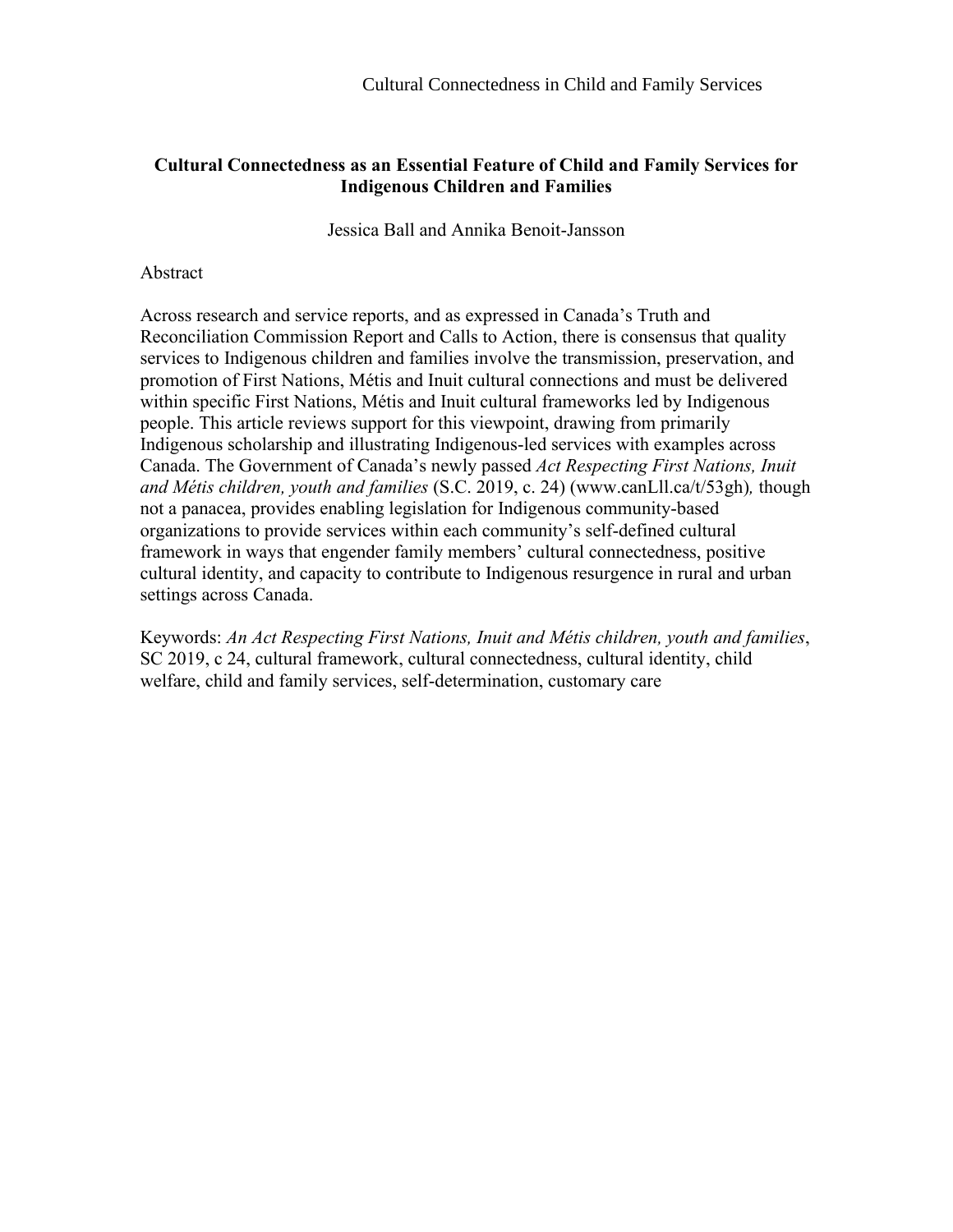### Cultural Connectedness in Child and Family Services

# Cultural Connectedness as an Essential Feature of Child and Family Services for Indigenous Children and Families

In February 2019, the federal government of Canada proposed *An Act respecting First Nations, Inuit and Métis children, youth and families* (S.C. 2019, c. 24) (the *Act*) that "affirms the rights of First Nations, Inuit and Métis peoples to exercise jurisdiction over child and family services" (Government of Canada, 2021b, About the act section). The *Act* was subsequently challenged in court by the province of Quebec (Shingler & Deer, 2019). This article reviews evidence to support the pivotal argument for Indigenous self-determination in child and family services: these services must be Indigenous led and delivered within Indigenous cultural frameworks that can effectively foster cultural connectedness and positive Indigenous identity.

In 2015, Canada's National Truth and Reconciliation Commission (TRC) released their 94 Calls to Action (TRC, 2015b). The first five Calls to Action deal specifically with child welfare, with the goal to reduce the overrepresentation of Indigenous children in government care. In the  $4<sup>th</sup>$  Call to Action, the TRC "call[s] upon the federal government to enact Aboriginal child-welfare legislation that establishes national standards for Aboriginal child apprehension and custody cases and includes principles that…[a]ffirm the right of Aboriginal governments to establish and maintain their own child-welfare agencies" (TRC, 2015b, p. 1). This call is echoed in academic and service reports, with a consensus that quality services to Indigenous children and families means that they are delivered within a specifically Indigenous cultural framework. Yet, this rarely happens in Canada, due to structural inequities, insufficient funding for the quantity and quality of services needed, and lack of authority, human resource capacity, and physical infrastructure, especially in rural communities (Royal Commission on Aboriginal Peoples (RCAP), 1996a; TRC, 2015a).

The following discussion summarizes evidence, primarily by Indigenous scholars, practitioners and policy makers, that supports the government's proposed new *Act* (S.C. 2019, c. 24). The first section provides descriptions of key features of Indigenous cultures and knowledges and how they are transmitted, preserved and promoted through cultural connectedness. The second section explains why culturally-based child and family services are important for Indigenous children and their communities as a whole. The third section provides examples of community-based and culturally-adapted child and family service programs and initiatives, followed by a discussion section.

### **Context**

Many First Nations, Métis, Inuit, and urban Indigenous communities are working tirelessly to ensure the well-being of their children and families. Yet, Indigenous families face pervasive systemic barriers to achieving a quality of life comparable to the rest of the Canadian population. These barriers contribute to well-known disparities in health, wellness, and achievement outcomes for Indigenous children (Ball, 2008; Boulet &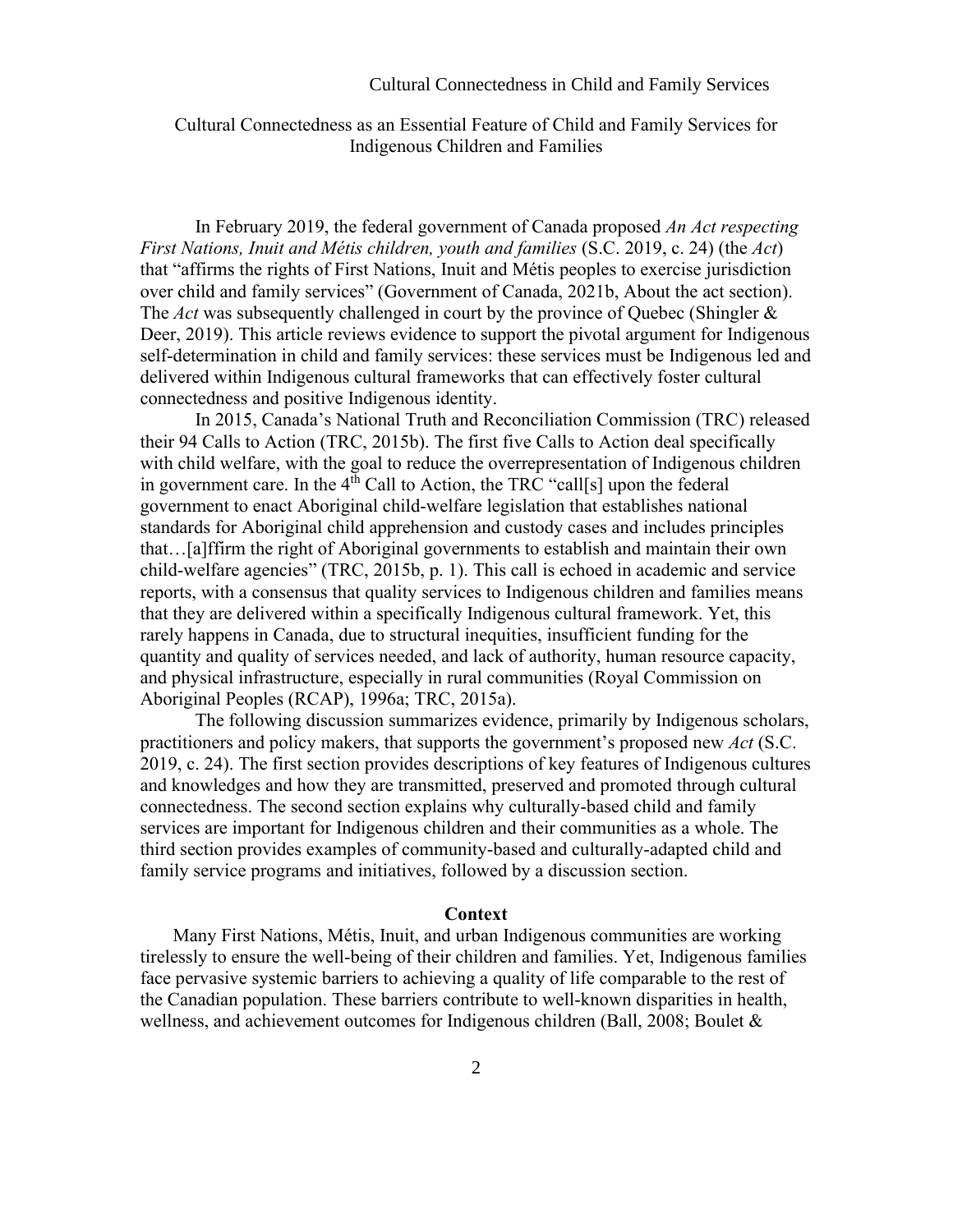Badets, 2017; Eni, 2009; Government of Canada, 2019; Greenwood et al. 2018; Inuit Tapiriit Kanatami (ITK), 2016), and the over-representation of Indigenous children and youth in government care (Sinha et al., 2011; Statistics Canada, 2018). These disparities "are a direct result of colonial policies and practices that included forced relocation, loss of lands, creation of the reserve system, banning of Indigenous languages and cultural practices, and creation of the residential school system" (Government of Canada, 2019, para. 10; TRC 2015a). The legacies of these colonial policies and practices remain entrenched in Canadian society and institutions today, leading to "persistent… harm of systemic racism and discrimination that Indigenous people face on a daily basis" (Government of Canada, 2021, What does implementing the Declaration mean for Canada? section), Because these barriers are systemic in nature, overcoming them requires systems-level change, including legislative reforms that reconceptualize the way that child and family services are provided to Indigenous families, that give authority back to Indigenous communities, and that provide adequate financial and technical resources to enact change.

Countless sources describe how mainstream child and family services fail to meet this standard for Indigenous children (de Leeuw & Greenwood, 2017; Gerlach, 2012). The British Columbia (BC) Representative for Children and Youth recently reported that Indigenous children in BC are 18 times more likely to be in removed from their families than non-Indigenous children (Charlesworth, 2021). In a recent youth-led study, Indigenous youth expressed anger and frustration about the perceived injustice of being removed from their homes, families, communities, and cultures. Many youth described the child and family service system as a continuation of residential schools and a form of forced assimilation (Navia et al., 2018). Some participants described their own child welfare apprehensions as "being taken without warning under false pretenses" and "a form of kidnapping by the state" (Navia et al., 2018, p. 44).

A 2019 independent review of child and family services for Inuit people in Newfoundland and Labrador investigated why 15% of children in government care are Inuit, when only 1.8% of the population is Inuit (Kavanagh, 2019). In addition to chronic under-funding of child and family services, the review found that the service delivery model fails to incorporate Inuit knowledge and culture, to promote cultural connectedness for children in care, to demonstrate a goal to support Inuit families, and to prioritize prevention and building community capacity over child apprehensions (Kavanagh, 2019). "We heard again and again that people perceive more resources going into sending children away from their communities than in keeping them close to home or with circles of people that know and care about them" (Kavanagh, 2019, p. ix).

While recognizing that the proposed *Act*, in itself, is not a solution, and much more work needs to be done to turn around the high numbers of Indigenous children in government care and the lack of support for cultural connectedness in most child welfare practice, we contend that the proposed new *Act* is one step towards overcoming systemic barriers.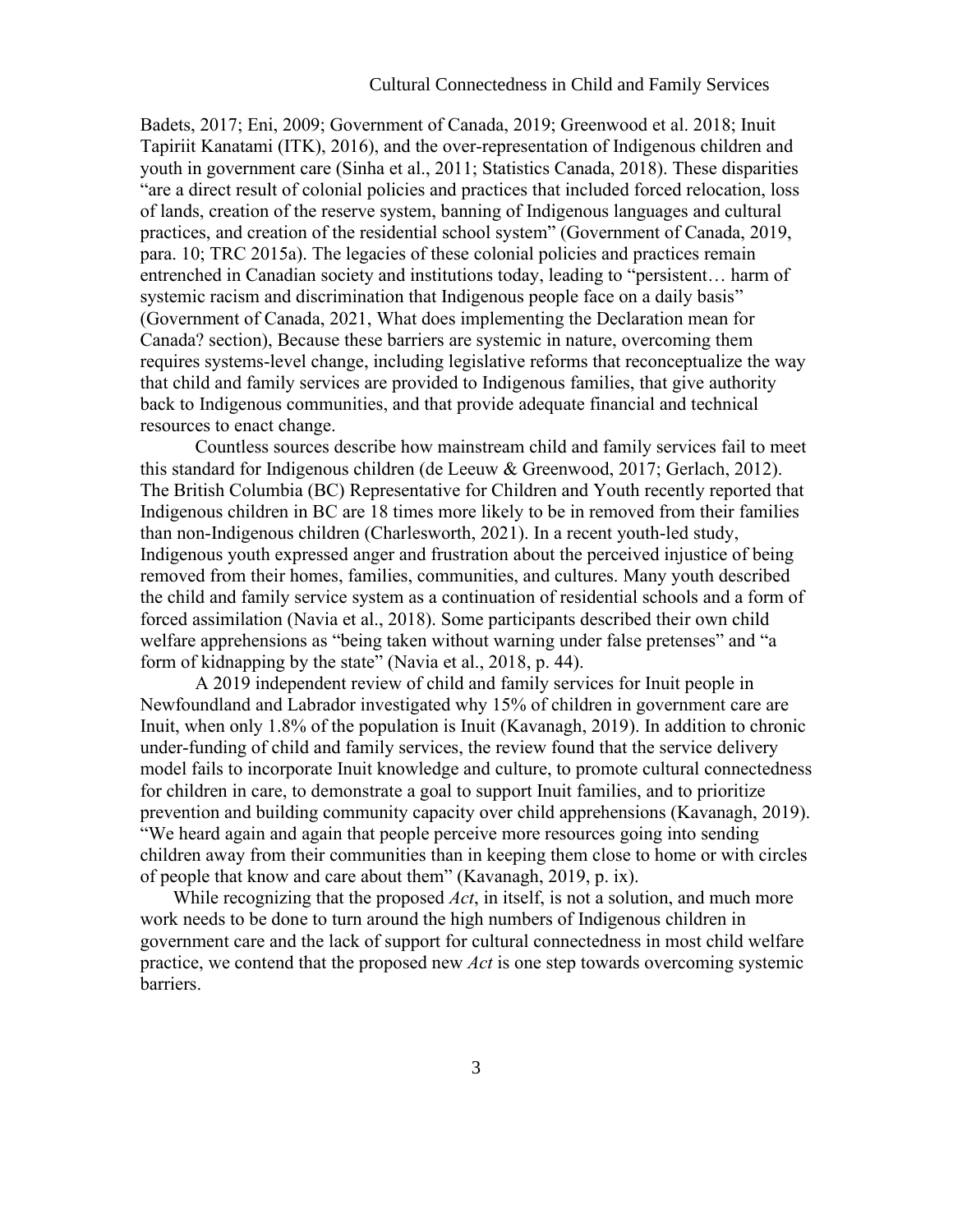## Cultural Connectedness in Child and Family Services

### **Method**

To conduct our review, we examined peer-reviewed scholarly literature and nonformally disseminated reports (e.g., on organization websites), using key words searches (e.g., "Indigenous," "culture" "child and family services") in a wide range of databases. While primarily drawing on Canadian sources, we also examined literature from the United States, Australia and Aotearoa/New Zealand, as those countries have similar challenges with ongoing colonization as in Canada and similarly disproportionate high numbers of Indigenous children in government care. We reviewed sources in English from 1996 to 2021. We prioritized Indigenous scholars and sources. We also discussed cultural connectedness and the proposed *Act* with Indigenous scholars, Indigenous policy leaders, and Indigenous child and family service practitioners in Canada.

Our social positioning is integral to understanding how we as scholars intersect with our work.

*Author 1* – I am a white settler living and working on the unceded territory of the WSÁNEĆ peoples. For three decades I have engaged with First Nations across Canada in partnerships involving community-based training in child and youth care (Author, 2006) and research projects requested by First Nations to support their community capacity building aspirations (see [www.Author\)](http://www.author/). These experiences have heightened my awareness of how I have been protected from many structural inequities and social exclusions because of being a white, middle-class, cis-gendered woman who took the rights associated with Canadian citizenship for granted. Reflecting on my privileged status has exposed the deeply colonial worldview in which I was incubated throughout my education. My community-engaged scholarship has demanded vigilance against unexcavated assumptions and a willingness to turn the world on its head in order to view it from the perspective of those whose marginalization is manufactured through persistent colonial laws, policies and practices. This stance motivated my interest in supporting the federal government's proposed legislation respecting Indigenous self-determination in child and family services by serving as an expert witness in the federal government's defense of the *Act* against contestation by the government of Quebec and by joining with colleagues to prepare this review.

*Author 2:* I am a Mi'kmaw, French and Swedish woman, from Nujio'qoniik, Ktaqumkuk (Bay St. George, Newfoundland). I was honoured to spend the majority of my life on the unceded territories of the Lekwungen and WSÁNEĆ peoples (Victoria, BC). I have been drawn to the topic of Indigenous child protection after spending years working in youth suicide prevention and as a family support worker at a semi-delegated Aboriginal child and family service agency. I was amazed by the resilience of children and families. Yet, as I watched children being raised by a myriad of systems without meaningful cultural and family connections – even when individual practitioners may have had good intentions – my belief in the need for systemic and structural changes was cemented. Today, I am grateful to live with my two young children and my partner in his XXXXT First Nation's community of XXXX on the west coast of Vancouver Island. Being a part of this community has deepened my perspectives and led me to pursue a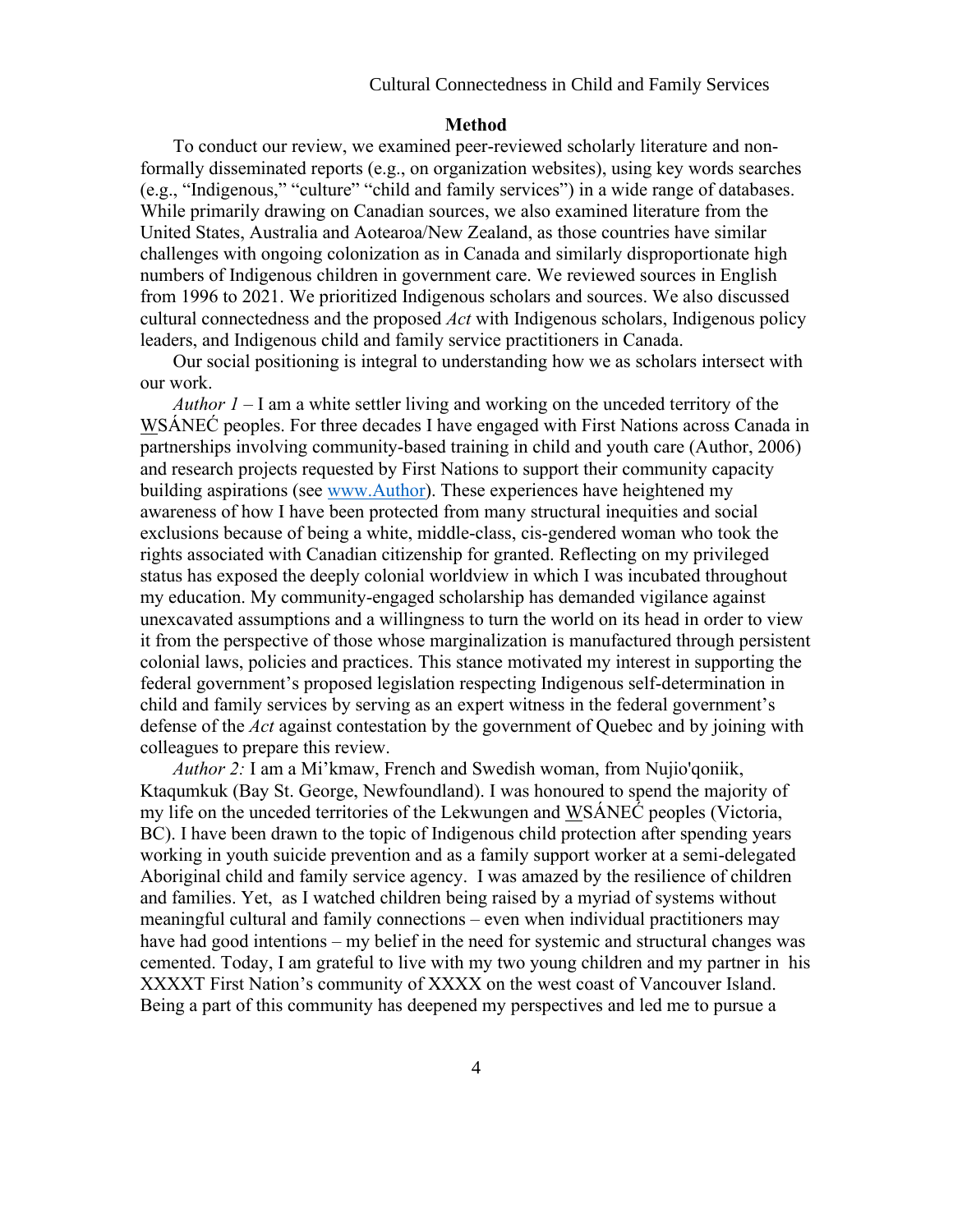master's degree in child and youth care at the University of Victoria, focusing on familial, community and cultural connections for children, youth and families.

*Author 3:* I am a cultural coordinator for XXXX Child and Family Services (XXXX) which serves seven First Nations on Manitoulin Island, Ontario. My role is to help XXXX to achieve its goal to help our people regain their culture and to ensure that children in care are connected to their culture. I live by the Seven Grandfather Teachings, and humility is one of those teachings. I am no greater or lesser than anyone, but I believe I have the spirit in me to do this work, and to work with language and knowledge keepers and people who know spiritual practices in the communities to ensure that children are connected to their culture and that people are coming back to the way things were before colonization. My goal is to make things positive and better for our people in the future. This includes our children in alternative care. If we are not there – if our own people are not there - who is going to help them out? Child welfare has to be led by Indigenous people. I feel that I have it in my spirit to be part of this healing and to help the less fortunate people. It's a long history – what our people have gone through on Turtle Island - we all know that, and I try to bring back what was lost.

### **Findings**

# **Indigenous Cultures**

A central rationale for Indigenous self-determination in matters concerning Indigenous child and family services is that effective services must sustain and enhance the sense of Indigenous belonging and identity that children and their family members have as Indigenous people. There is significant diversity among First Nations, Métis, and Inuit cultures in both rural and urban Indigenous communities. While a pan-Indigenous approach to cultural connectedness would not be meaningful, many Indigenous organizations and scholars agree on general dimensions of Indigenous cultures and processes for promoting cultural connectedness.

Indigenous cultures arise from Indigenous philosophies, knowledges, languages, and are closely connected to relationships with the land and a deeply felt spiritual dimension (Little Bear, 2000). Cultural connectedness is engendered through participation in the everyday life of the community. Indigenous cultures are rooted in Indigenous knowledges, which are place-based, social and relational (Michell et al., 2008). Each culture encompasses "a complete knowledge system with its own concepts of epistemology, philosophy, and scientific and logical validity" (Battiste & Youngblood Henderson, 2000, p. 41). Indigenous knowledges can be conceived as "a way of life, an experience-based relationship with family, spirits, animals, plants, and the land, an understanding and wisdom gained through generations of observation and teaching" (Emery, 2000, p. 37). Indigenous knowledges are typically emergent and specific to particular First Nations, Métis and Inuit communities and individuals. Thus, codifying Indigenous knowledge into policy and law for non-Indigenous institutions (e.g., schools, government organizations) and service agencies, which often favour uniform policies and practices, can be challenging and lead to misrepresentations (Battiste & Youngblood Henderson, 2000). Indigenous knowledges are local, ancient, socially and relationally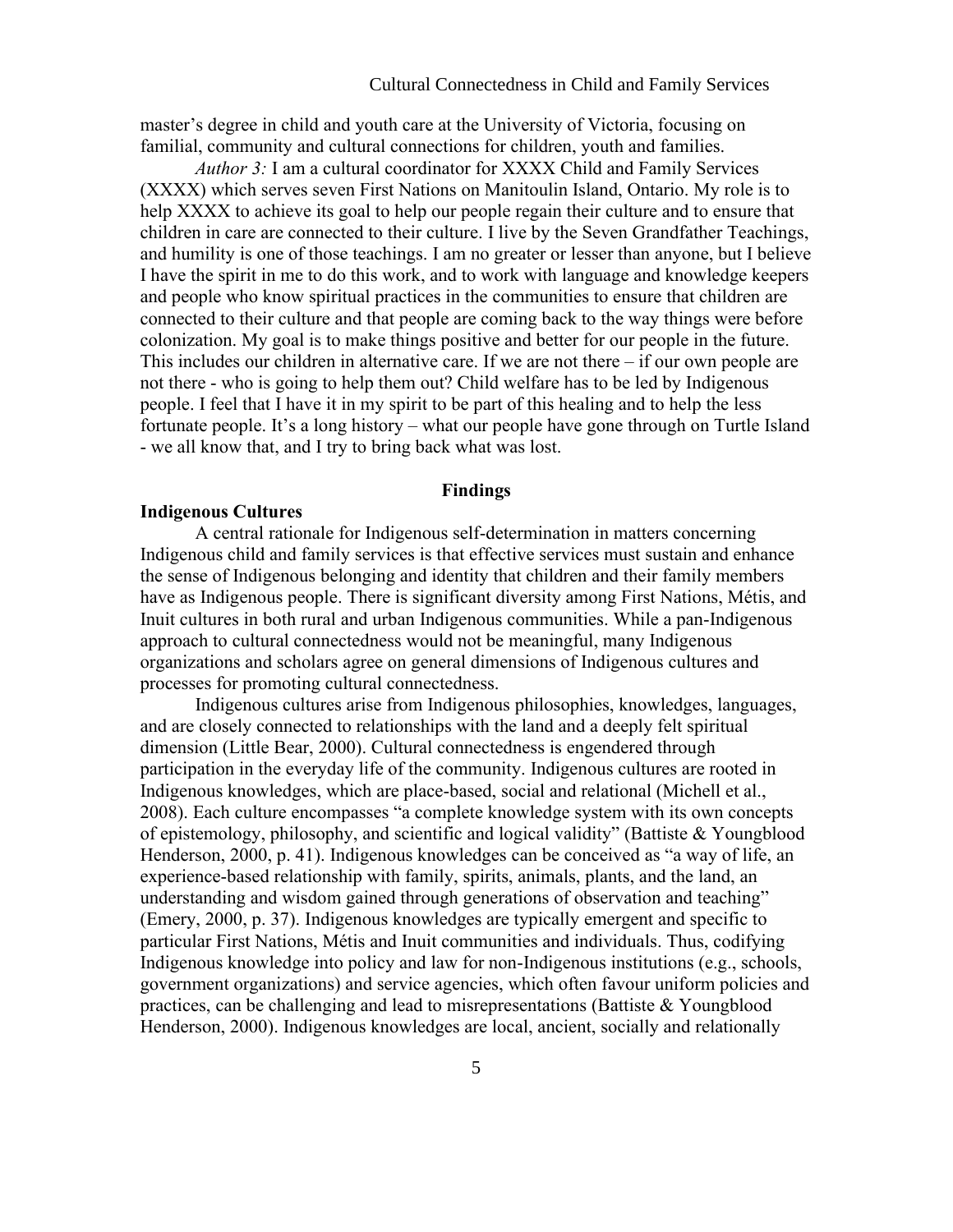transmitted and "cannot be compartmentalized and cannot be separated from the people who hold it. It is rooted in the spiritual health, culture, and language of the people. It is a way of life" (Emery, 2000, p. 27). Like all cultures, Indigenous cultures are dynamic: earlier ideas and practices are continually adapted as families and communities respond to ongoing experiences, new concepts and technologies, emerging needs, goals, resources, and opportunities (Dei, 2000; Rogoff, 2003).

Indigenous knowledges are embodied in Indigenous languages (Little Bear, 2000), which communicate the structures and values of Indigenous cultures (Makokis et al., 2010; Peltier, 2009) and are transmitted through families and communities (McIvor et al., 2009; RCAPa, 1996). Canada's Task Force on Aboriginal Languages and Cultures (2015) asserts that language is one of the most tangible symbols of culture and group identity, connecting people with their past, and grounding their social, emotional and spiritual vitality. Thus, "[e]xposure to language and culture in everyday interactions tells children who they are and how to construct their learning" (Rinehart, 2000, p. 136).

Indigenous philosophies and the practices informed by them emphasize the interconnectedness among people past, present, and future, and the inseparability of the child from extended family, community, and the broader natural and spiritual worlds. Cree/Métis psychologist Couture (2011) summarizes two key points of Indigenous philosophies: "…one is that everything is alive, and two is that we're all related" (p. 83).

## **Defining Indigenous Communities**

Indigenous communities exist in many forms across Canada, including in urban, peri-urban and rural settings, as well as in First Nations communities on reserve in rural and urban settings, , in settlements (for Métis) and in the north (for Inuit). "From a policy perspective, it is crucial that we recognize that the urban Aboriginal population in Canada is not distinct from the 'nonurban.' They are interconnected in terms of mobility, culture and politics" (Graham & Peters, 2002, p. iii).

For example, the large population of Inuit children and families living in Ottawa (Inuuqatigiit Centre of Inuit Children, Youth and Families (ICICYF), 2020a) can feel a sense of belonging to a community of other Inuit people through participation in the Inuit-led child and families services in Ottawa (ITK, 2018). These services draw together Inuit family members through a variety of cultural activities in which Inuit languages and dialects are often used. Both northern and southern Inuit programs and services preserve, promote and transmit Inuit cultures and languages (Tungasuvvungat Inuit, 2020).

The 2016 Canadian census revealed the rapid growth of Indigenous people in metropolitan areas (Bennett, 2015), but also their high mobility. Describing Indigenous people as either rural or urban fails to capture their lived geography (Bennett, 2015). However, because many Indigenous people spend considerable time in metropolitan areas, cultural connection through community activities and services is critical to sustaining positive Indigenous identity and belonging. For example, many young children and their family members rely on the Aboriginal Head Start in Urban and Northern Communities program in order to practice and transmit their cultures (Ball, 2012; Mashford-Pringle, 2012; Public Health Agency of Canada, 2017). Similarly, urban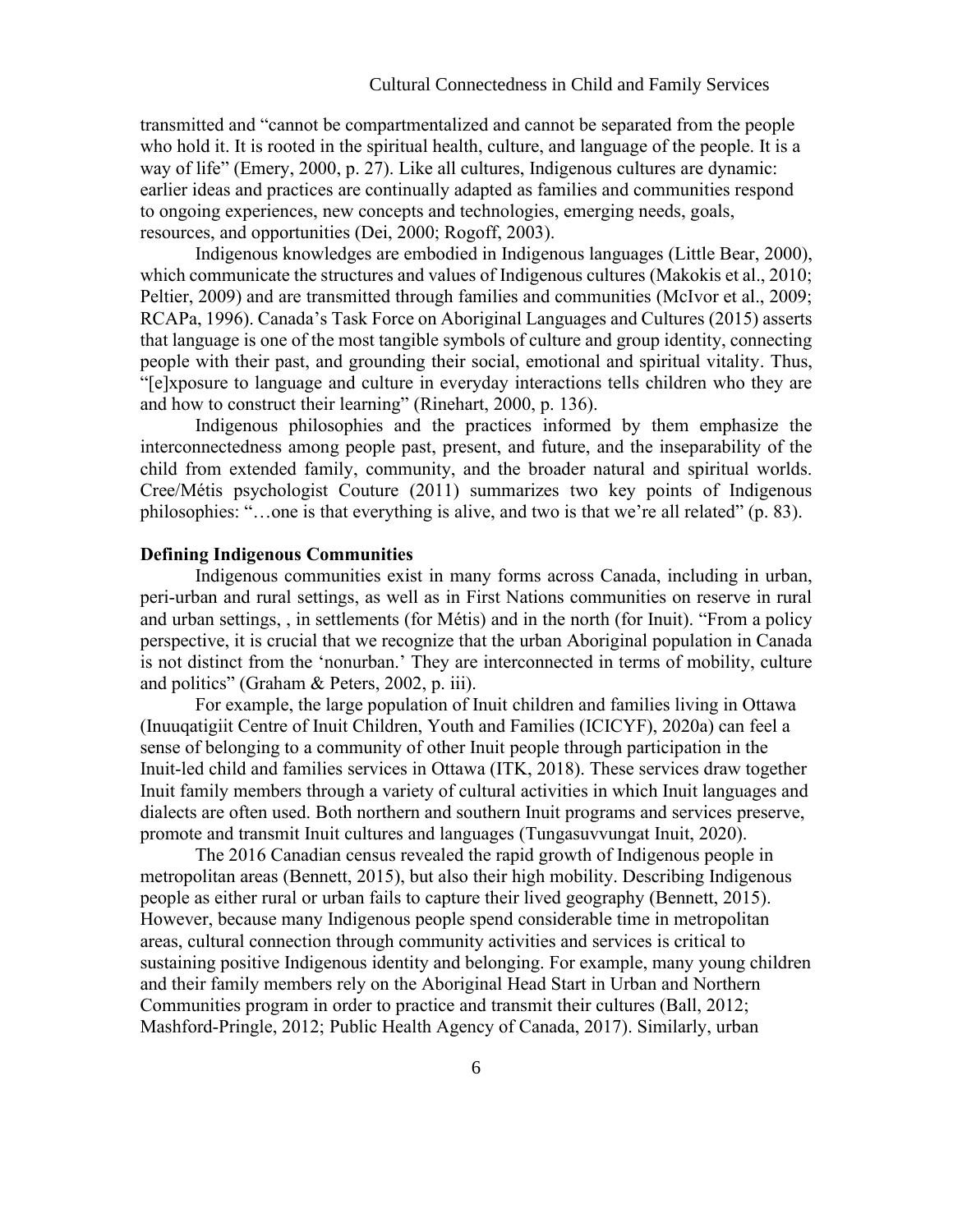Indigenous people of all ages often rely on organizations like Aboriginal Friendship Centres to remain connected to their Indigenous identities, communities and cultures (Neale, 2016).

### **Transmission, preservation and promotion of Indigenous cultures**

Across rural, northern, and metropolitan contexts, Indigenous cultures are transmitted though participation with families and communities in cultural traditions and norms of collective care-giving (Bennett, 2015). Children raised in their family and within their cultural community are routinely socialized to embody their culture, through processes such as hearing and speaking Indigenous languages, learning on the land, having multigenerational relationships of care, teaching and learning, and participating in culturally significant livelihood activities (e.g., ceremonies, art, storytelling) (Ball & Simpkins, 2004; Battiste & Youngblood Henderson, 2000).

The implicit nature of forming a cultural identity and belonging points to the necessity of Indigenous-led child and family services. Outsiders, however well informed, are not likely to be able to provide the more intuitive, gestural and embodied knowledge conveyed by service providers and caregivers who are a part of the community and culture. Creating an authentic cultural framework around Indigenous child and family services goes far beyond the use of a few Indigenous language phrases, artwork in an office space, or taking children to cultural events, although these can contribute to cultural awareness. A cultural framework is "not a thing or a possession, but rather the name for a series of relations that are always shifting" (Valverde, 2003, p. 221). The Euro-Western tendency to look for concretely identifiable practices as signifiers of 'culture' or 'cultural competence' overlooks the more abstract and deeply significant attitudes, meanings, memories, and values being passed on through continuous relationships between Indigenous children, families, communities, and practitioners (Ball & Simpkins, 2004; Little Bear, 2000).

Cree lawyer and former BC Representative of Children and Youth, Judge Turpel-Lafond reported that cultural plans of care for Indigenous children in foster care were usually incomplete; when they were completed, they were typically limited to the child or youth attending a potlatch or cultural ceremony (Turpel-Lafond, 2013). Turpel-Lafond (2013) emphasized that "cultural planning for Indigenous children and youth in care should be much more comprehensive and meaningful" (p. 54) and requires extensive, ongoing interactions with their Indigenous community to maintain cultural connection and build a strong, positive Indigenous identity. A report by BC Representative for Children and Families, Charlesworth (2021) found similar challenges persists in BC child welfare and adds that Indigenous children's rights to cultural connections and belonging tend to be overshadowed by Euro-Western ideas of permanency (e.g., adoption), often leading to lifelong negative consequences.

# *Cultural Connectedness*

Cultural connectedness refers to an individual's alliance with a culture as an aspect of one's identity and sense of belonging. According to Indigenous health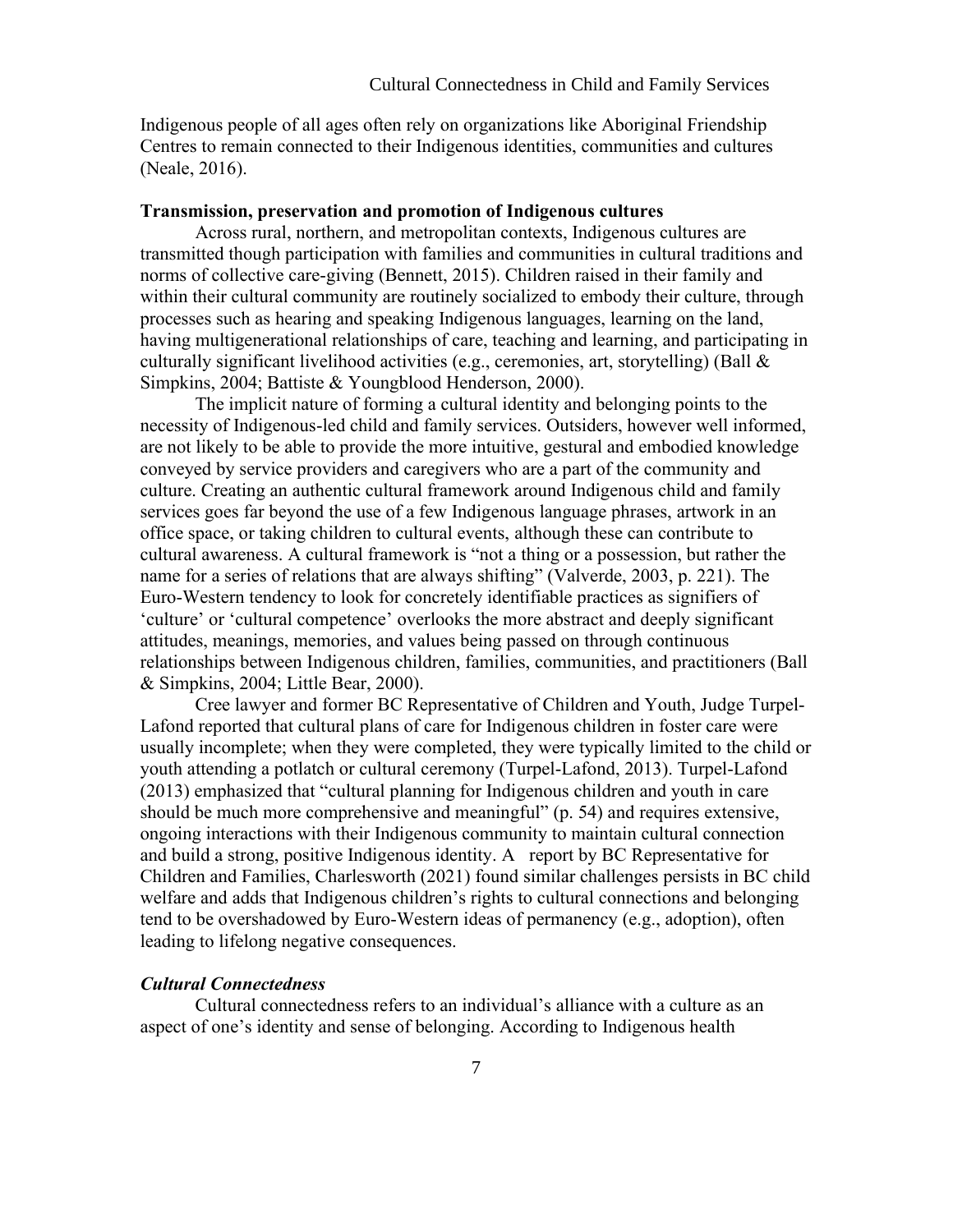researcher Reading and her colleague Wien (2009), Indigenous cultural connectedness includes, but is not limited to, interactions with Indigenous kin, knowledge of an Indigenous language, spirituality, and environmental stewardship. Inupiaq scholar Ullrich (2019) describes five areas of connectedness to provide a framework by which culture is transmitted, preserved and promoted, described subsequently.

# **Intergenerational Connectedness**

Intergenerational connectedness includes learning history from Indigenous perspectives, participating in ceremonies, and learning songs and language, each embedded within distinct cultures, communities, and land (Ullrich, 2019). Storytelling is similarly a function of intergenerational connectedness. Anishinaabe scholars Peltier (2009) and Simpson (2008) describe how Elders pass knowledge and teachings to younger generations. Simpson (2008) explains that intergenerational storytelling, often depicting experiences on the land, has sustained Indigenous cultures and communities for generations, and will continue to carry them into the future. Elders may also engage as mentors to younger cultural knowledge holders, teachers, and community leaders (RCAP, 1996c).

#### **Family Connectedness**

Family connectedness involves relationships with immediate and extended family, community members, and relationships to the land of one's family of origin (Ullrich, 2019). Examples of Indigenous practices that enhance family connectedness are kinship care and customary adoption. Kinship care refers to the practice of extended family and community members caring for children until parents are able to assume or resume their role as primary caregiver (First Nations Child & Family Caring Society (FNCFCS), 2019). Customary adoption refers to "a complex institution by which a variety of alternative parenting arrangements, permanent or temporary, may be put in place to address the needs of children and families in Aboriginal communities" (Trerise, 2011, p. 2). These practices are grounded in Indigenous traditions of caregiving that emphasize building a strong web of relationships around a child, rather than severing relationships or transferring custody outside the family (Baldassi, 2006; Carrière & Richardson, 2009; de Finney & di Tomasso, 2015).

# **Community connectedness**

A child's sense of belonging to their community is critical to a positive Indigenous identity. It is enriched through a sharing of cultural values, social norms, support and guidance, celebrations, ceremonies, language and gatherings (Ullrich, 2019). Métis researcher Richardson (2012) describes how many culturally grounded Indigenous ceremonies: "(1) promote a sense of connection, belonging and community, (2) acknowledge a particular life phase or accomplishment, (3) assign a challenge or task to be overcome, and (4) invoke … the spirit of life to infuse the group with wisdom and love" (p. 69). Culturally based, community ceremonies and celebrations are important in child and family services, including customary adoptions, rites of passage (e.g., 'aging' out, puberty), 'coming-home' celebrations, baby-welcoming and naming (Bennett, 2015; de Finney & di Tomasso, 2015; Johnson et al., 2015). These ceremonies acknowledge children and families' changes and growth, while reinforcing community and cultural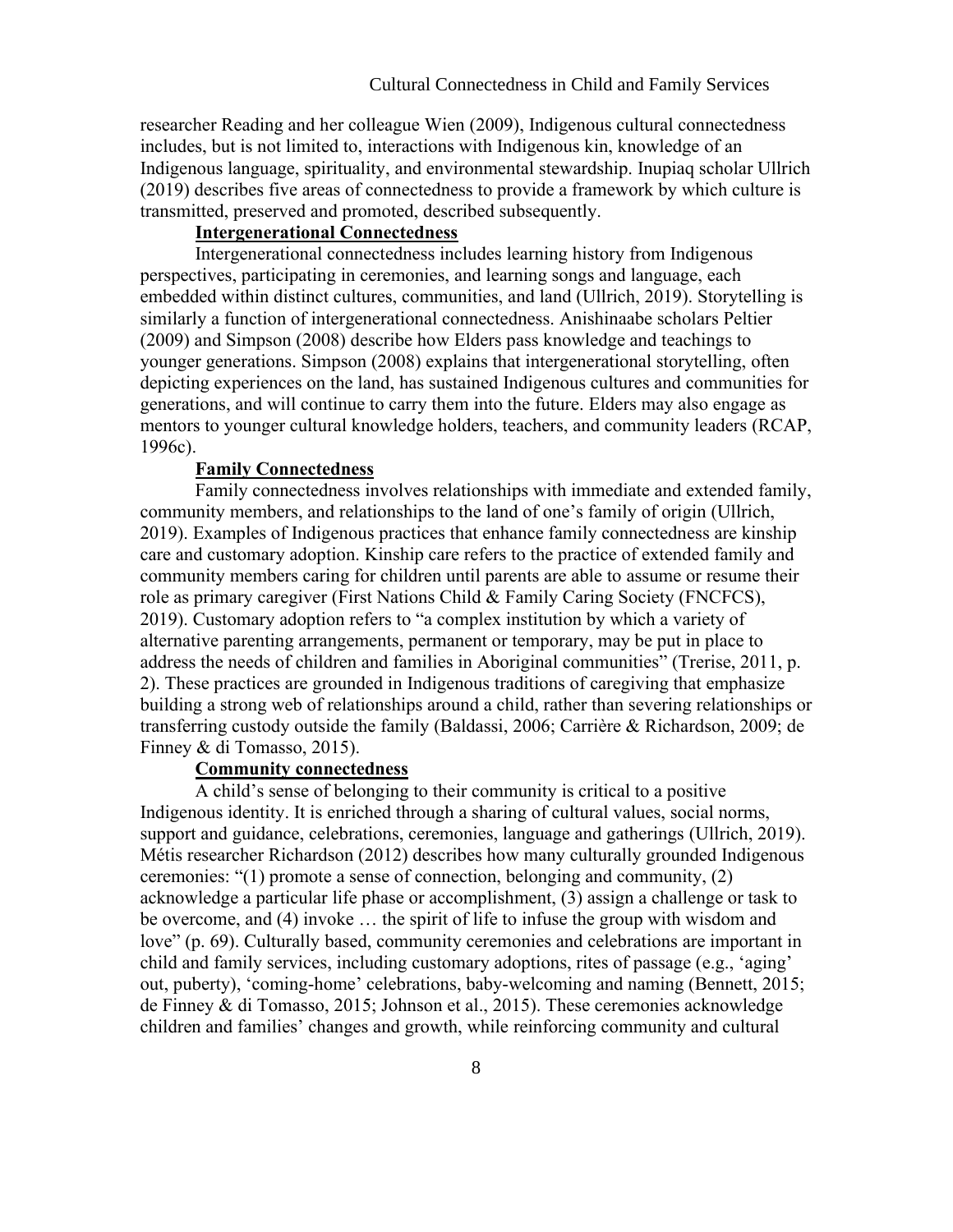connections for subsequent stages of development (de Finney & di Tomasso, 2015; Richardson, 2012; Ullrich, 2019).

# **Environmental Connectedness**

Connection to land is fundamental within Indigenous cultures and knowledges (ITK, 2014; Little Bear, 2000, 2009; Makokis et al., 2010; McIvor et al., 2009; Michell et al., 2008; Ullrich, 2019). Scholars and Indigenous leaders highlight the profound importance of connecting Indigenous children and youth with the land, in both urban and rural settings (Hatala et al., 2019; Fleming & Ledogar, 2008; Lines & Jardine, 2019; Ritchie et al., 2015). Land-based activities are often paired with stories connected to the particular geography and place-based knowledge of each Indigenous community (Little Bear, 2009; Liebenberg et al., 2015; Sable et al., 2012; Simpson, 2014).

## **Spiritual Connectedness**

Spiritual connectedness is woven into cultural learning and "natural laws, knowledge, set roles and day-to-day activities" (Ullrich, 2019). Spirit and culture "can be observed and experienced through art, names, beauty, dance, songs, music, history, foods, clothing, home structures, games, transportation, science, education, hairstyles, tattoos, subsistence lifestyle and language" (Ullrich, 2019, p. 125). Spiritual connectedness goes beyond particular practices to encompass the life force or spirit of a child as interconnected with the wellbeing of the entire family, community, and land (Ullrich, 2019).

## **Cultural Connectedness as a Determinant of Indigenous Wellness and Identity**

Social determinants of Indigenous health have been conceived by Indigenous scholars as somewhat distinct from those of Euro-Western conceptualizations (McIvor et al., 2009; Reading & Wien, 2009). Indigenous worldviews hold that a child's wellness is a function of the wellness of the child's family and community, and vice versa. Indigenous conceptualizations of health and wellness include the spiritual, mental, physical and emotional wellness of all family members who are embedded within an ecological system that includes their cultural community, relationship with the land, and broader economic, political and social systems (McCormick, 2009; Richmond et al., 2007; RCAPb, 1996; Reading & Wien, 2009).

This wholistic conceptualization of health is evidenced, for example, in the Makimautiksat Youth Camp in Nunavut, a community-led, land-based camp grounded in local culture (Healey et al., 2016). Outcome research found that the program enhanced youths' wholistic wellness, their interest and sustained connection to Inuit culture and land-based activities, and relationships with peers and other community members (Mearns & Healey, 2015). The program also enhanced youth and community resilience.

Indigenous scholars and communities emphasize how child and family services that promote cultural connectedness help children and youth to consolidate positive Indigenous identity (Carrière, 2008; de Finney & di Tomasso, 2015; John, 2016; Quinn, 2020). For example, the Ontario Federation of Indigenous Friendship Centres' (OFIFC) Akwe:go Urban Aboriginal Children's Program transmits Indigenous cultural knowledge and provides social, emotional and family supports to children aged 7-12 years (OFIFC,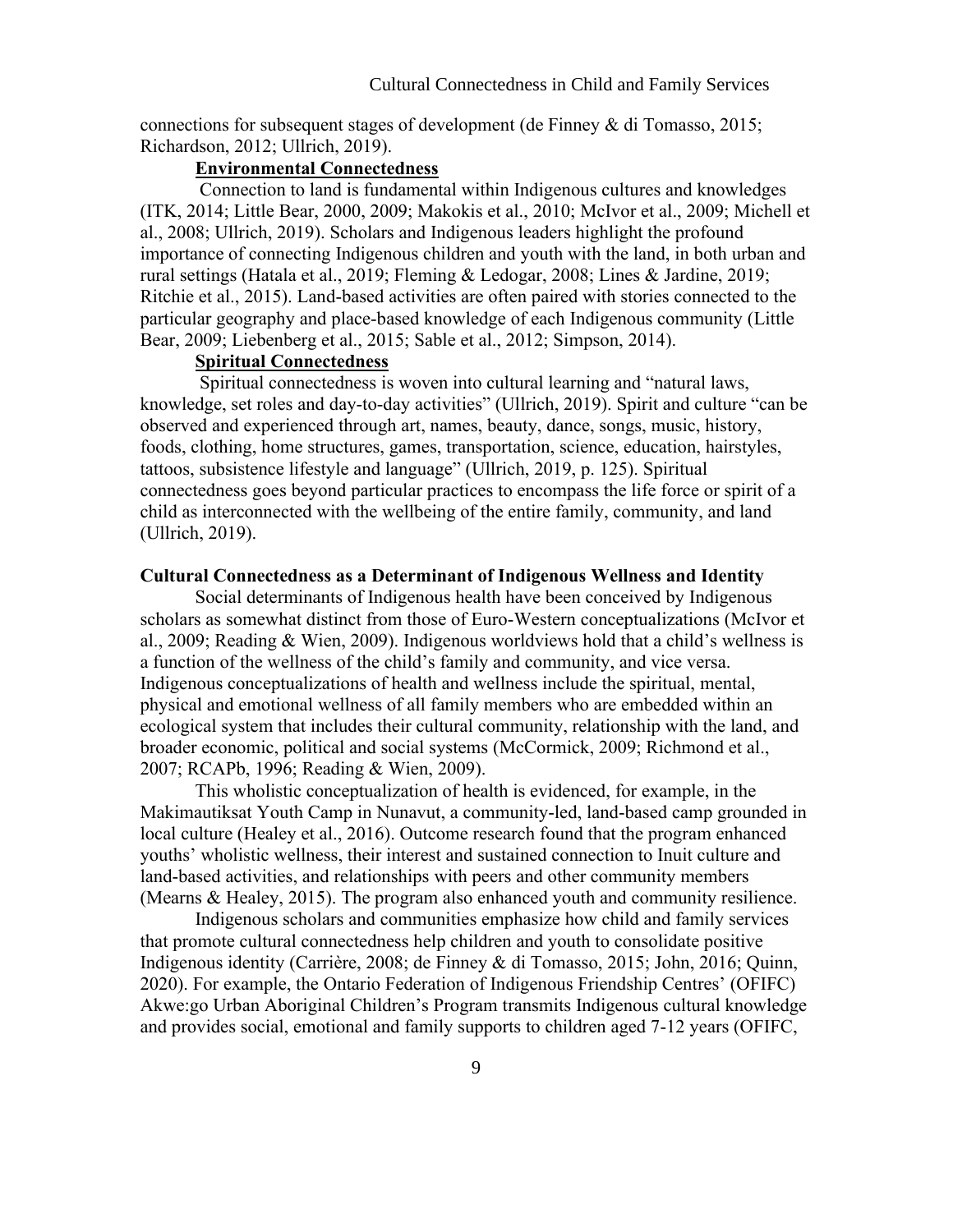n.d.). The program is currently the focus of a 20-year longitudinal study; findings to date suggest correlations between culturally based programming and resilience, a significant increase in children's sense of belonging and pride in their Indigenous identity, participation in First Nations cultural practices and languages outside of the program, use of First Nations medicines and food, and increased self-esteem (Maracle et al., 2014; OFIFC, 2020).

In her research on First Nations adoption and kinship care, Métis scholar Carrière (2005, 2008) found that connection to family, culture and community sustained and enhanced Indigenous identity. In contract, the deleterious effects of a lack of cultural connectedness are particularly salient in the experiences of many adult, Indigenous adoptees who were raised by non-Indigenous families without connection to their families, communities or cultures of origin. In research by Métis scholars Carrière and Richardson (2009), adoptees reported a profound, often lifelong, sense of loss.

Connections to Indigenous culture and language are strong protective factors that promote resilience and serve as buffers to mitigate negative impacts of historical and continuing injustices for Indigenous peoples (Auger, 2016; Chandler & Lalonde, 2008; ITK, 2014; McIvor et al., 2009). Building and strengthening Indigenous children's cultural connectedness also revitalizes Indigenous communities.

In a study examining links between language and mental/social health, Hallett et al. (2007) found that First Nation communities with higher levels of Indigenous language knowledge experienced rates of suicide risk and completed suicide that were well below the provincial averages for both Indigenous and non-Indigenous youth, while those with lower Indigenous language knowledge had more than six times the number of suicides. Youth suicide was non-existent in communities where at least half the members reported a conversational knowledge of their own traditional language.

Another example of the protective effect of cultural connectedness was found in a study conducted with Indigenous youth who use illicit substances. Among these youth, knowledge of their Indigenous culture and language was strongly associated with their resilience (Pearce et al., 2015). Multiple studies across Canada have shown similar results linking cultural connectedness with the resilience of Indigenous children and youth (Njeze et al., 2020), and have shown that "[a] strong cultural identity as a child and adolescent leads to improved outcomes in education, employment, and health and wellness in adulthood" (p. 148).

It is not only children that benefit from cultural connectedness. Indigenous scholars emphasize that children are the heart of communities (Anderson & Ball, 2020). As communities strengthen their capacity to care for children, adults can become stronger and more open to re-engaging in relationships with Elders. Elders stimulate curiosity, confidence, and pride in Indigenous culture and become supporters and resources for community practitioners who can transmit culture and language to children. As children become engaged with and proud to know their culture and language of origin, they motivate their parents, and the cycle continues, gaining in strength and velocity over time.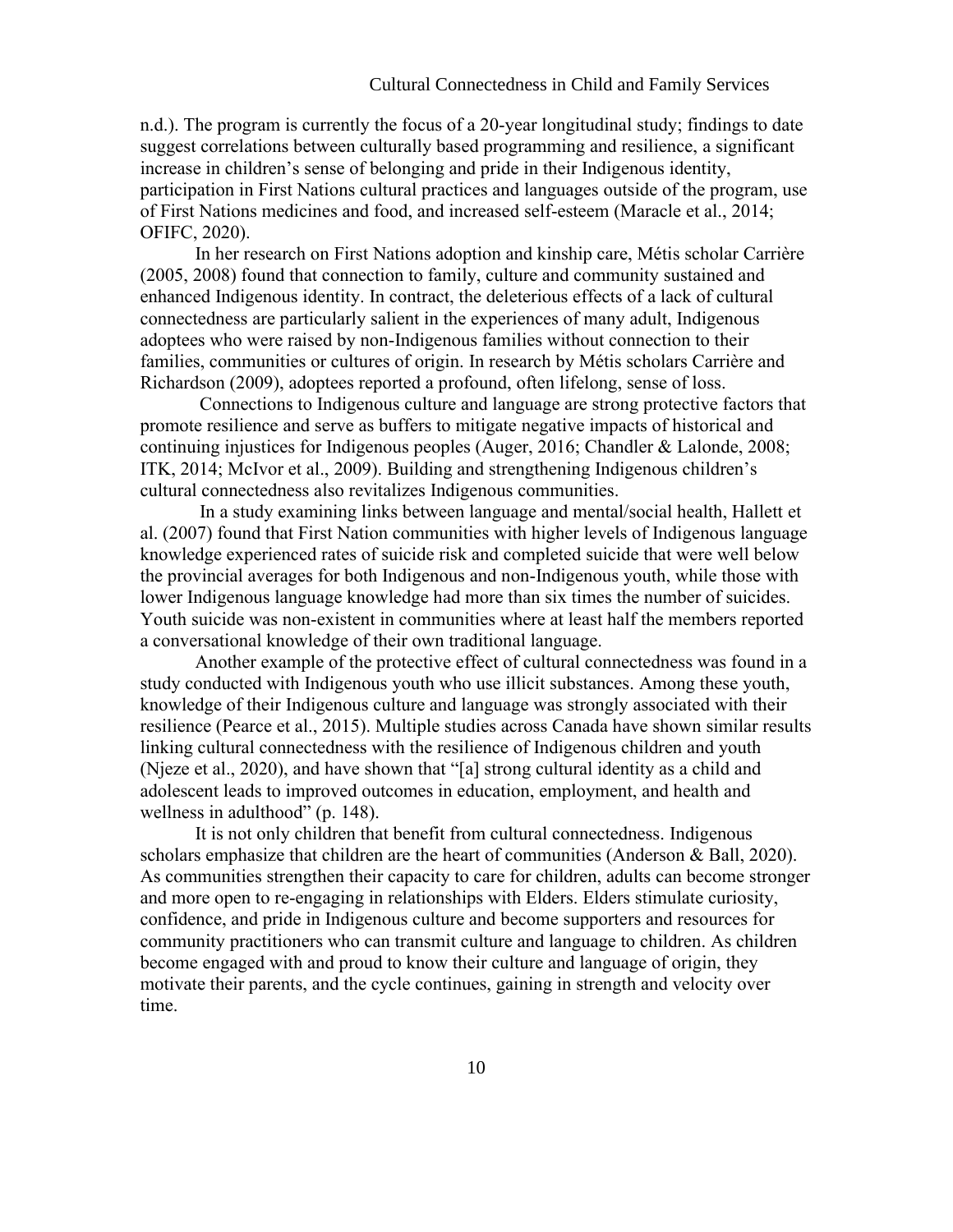In the next section we briefly describe some examples of programs and services that aim to embed these key components of cultural connectedness in child and family services.

#### **Promoting and Preserving Indigenous Cultures Through Child and Family Services**

Indigenous leaders agree that quality child and family services are culturally appropriate, wholistic, governed by and accountable to Indigenous parents and communities, compliant with regulations developed or accepted by Indigenous administrative bodies to ensure children's wellness and safety, involve Elders, show respect and provide opportunities for staff to develop their skills, and use research to document, apply and develop Indigenous knowledges (BC Aboriginal Child Care Society & Assembly of First Nations, 2005; Greenwood et al., 2007; Greenwood & Shawana, 2003; Preston et al., 2012).

This section provides examples of child and family service models in First Nations, Métis and Inuit communities and organizations. Across Canada, many Indigenous-led agencies and communities are re-imagining how to structure services and programs within current systemic constraints in order to best support children and families. Both because of the lack of comparative effectiveness research examining the outcomes of various approaches to Indigenous-led child and family services, and because each communities needs, goals, and resources are somewhat unique, we eschew the concept of 'best practices.' However, the concept of wise or promising practices (Wesley-Esquimaux et al., 2010) applies to these examples. They provide a snapshot into diverse legislative and community-grounded ways that Indigenous organizations are working to ensure cultural connectedness for those involved in the child welfare system. Beyond emphasizing cultural and community connections, recurrent and overlapping themes include: (a) a focus on prevention and community-building; (b) strengths-based practices that empower families; and (c) culturally based and community-grounded frameworks.

#### **Kina Gbezhgomi Child & Family Services**

Kina Gbezhgomi Child & Family Services is an "Anishinabek Agency serving Anishinabek people" (Kina Gbezhgomi, 2019, p. 5), that delivers services to seven First Nations on Manitoulin Island in Ontario and to First Nations people living in Sudbury. With a vision to "honour and support our family's and community's inherent authority to care for their children based on unity, traditions, values, beliefs and customs," Kina Gbezhgoma strives for their "services [to] ensure children are protected and stay connected with their culture, language and community while strengthening family and community relationships" (Kina Gbezhgomi, 2021, About KGCFS section). The agency developed in 1981 in response to high numbers of children removed from their First Nation and placed in government care. The agency is overseen by an Elder's Advisory Council. Each community that Kina Gbezhgomi serves has its own specific protocol agreement with the agency that articulates how the agency and community can best work together to serve children and families (Kina Gbezhgomi, 2019).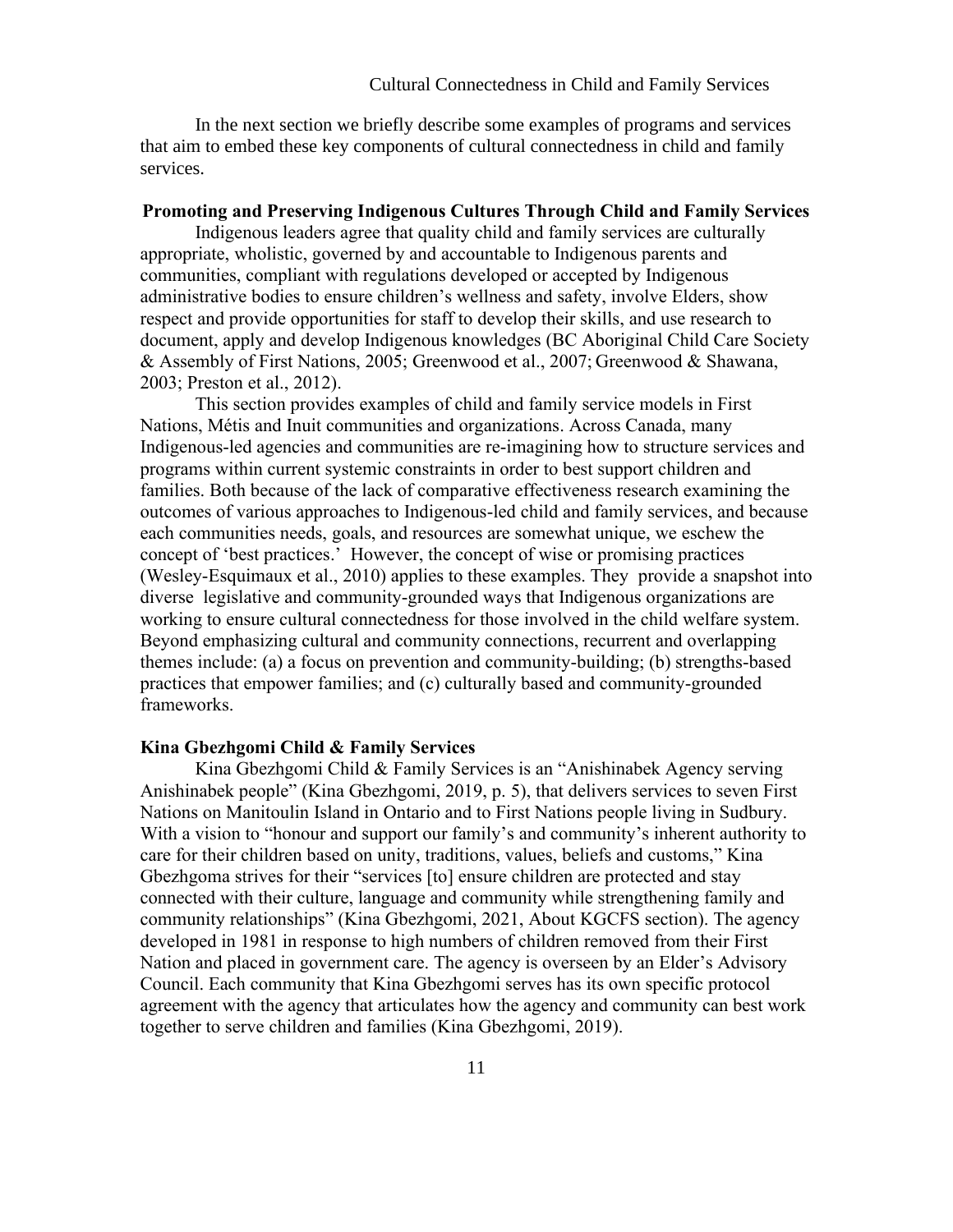Principles developed collaboratively with participating First Nations are used to ground the work of KGCFS:

(1) "That all Prevention and Child Welfare Services delivered are culturally based utilizing traditions and practices that strengthen cultural identity for children and families;

(2) That all Prevention and Child Welfare Services delivered will support children remaining in their communities with healthy caregivers to stay connected with their roots, culture and language.

(3) That Child Welfare Services will be family-centered and family-focused while not compromising the safety and well-being of the child;

(4) That Child Welfare Services will use innovative, collaborative processes that empower children, families and communities to participate in all aspects of case planning and decision making;

(5) That all Prevention and Child Welfare Services will place emphasis on supporting families based on honest and open communication to create relationships and partnerships" (Kina Gbezhgomi, 2021, Service Principles Section).

While child protection services form an important part of their work, Kina Gbezhgomi delivers many services to strengthen families and communities to care for their own children. Kina Gbezhgomi hosts culture and knowledge camps for children, youth and families, culture days, workshops and celebrations for community members. They prioritize the health of the entire community and family, in order to keep children healthy and strongly connected to their culture.

When a child needs protection, immediate and extended family members are called into a circle to make a plan for the child's care in the community through customary care agreements, specialized foster homes, and kinship care agreements. The agency sees apprehension and court involvement as a last resort. Youth are offered programs to learn life and social skills and opportunities to connect with a designated Elder to support their cultural learning and wholistic health grounded in traditional knowledge.

Kina Gbezhgomi also provides housing support, family counselling and a Families First model of short-term wrap-around services for families though a Families First model, which aims to keep families and children together in their home, while achieving individualized goals to reduce the risks of children being placed out of the home.

### **Splatsin First Nation**

In 1980, the Splatsin First Nation passed a by-law that asserted community control over their own child welfare services (Splatsin, 2020). The by-law contends that "there is no resource that is more vital to the continued existence and integrity of the Indian Band than our children" (Splatsin, 2020, p. 19). Chief Christian of the Splatsin Nation describes how the by-law initiative enabled the community to adopt a culturallyinformed, community-based approach to their own child welfare, and resulted in less than 5% of their children being taken into government care (Christian, 2010). He states,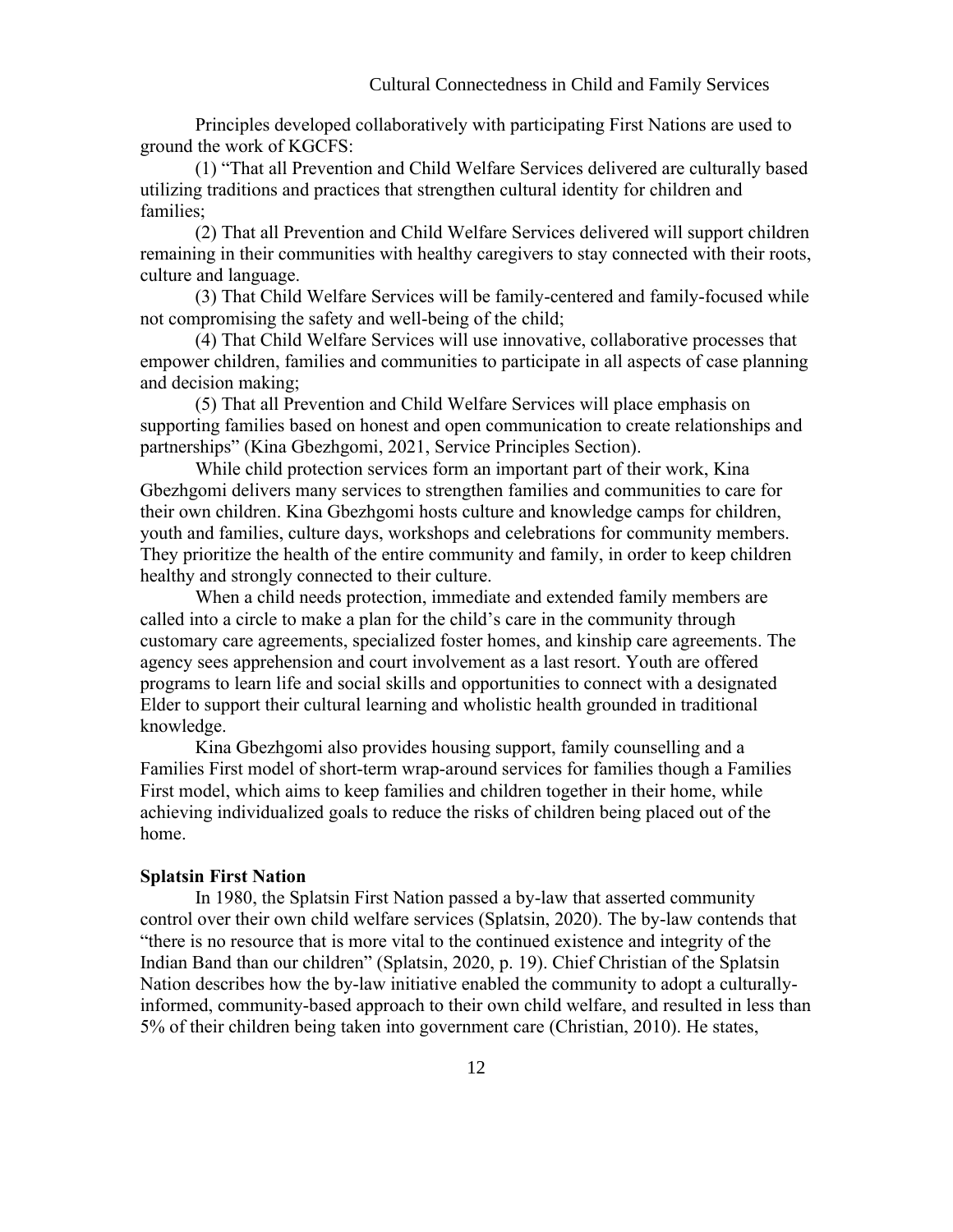"Splatsin Nation represents a unique example of a community that was able to reclaim the right and responsibility of child welfare, providing a successful example of a Nation that has found a way to support children and families outside of harmful governmental policies" (Christian, 2010, p. 12). The federal government subsequently disallowed similar by-laws by other communities (Walkem, 2015).

## **Inuuqatigiit – Center for Inuit Children, Youth and Families**

Inuuqatigiit offers a wide variety of programming for urban Inuit children and families living in Ottawa and places "Inuit culture at the heart" (Scott, 2013, p. 26). Inuit Qaujimajatuqangit (Inuit traditional knowledge) is woven throughout the wrap-around services which include: "[l]icensed child care, Head Start, kindergarten, Early On Centre, afterschool programs, student support, youth programs, healing circles, individual support and counselling, court accompaniment, advocacy with child welfare, police, education, systems navigation, referrals, mental health programming, cultural community events, [and] on the land culture camps" (ICICYF, 2020b, para. 2). Families involved in Inuuqatigiit "have reportedly fewer child apprehensions, less disruption to children who have been apprehended from their families, [...] greater consideration for Inuit culture in apprehensions [and] improved relationships between child welfare authorities and urban Inuit families" (Scott, 2013, p. 26).

# **The Native Child and Family Services of Toronto (NCFST)**

The NCFST was established as a child welfare organization in 2004 and was the first off-reserve children's aid society serving an urban Indigenous population (Native Child and Family Services of Toronto (NCFST), n.d.). Working within an Indigenous cultural framework, NCFST provides child welfare services in addition to an extensive array of prevention services that include pre-natal programs, a community kitchen, mental health and addictions support, child-care, family violence prevention, and much more (NCFST, 2020). NCFST draws from many cultural traditions representing the diversity of Indigenous peoples in the urban setting and includes respected community Elders as team members (NCFST, 2020). The agency emphasizes cultural connections, the development of positive Indigenous identity, and community strengthening through cultural activities. Using NCFST not only as a site of child welfare and social services, but also of cultural connection and programming, effectively reduces the stigma attached to being involved with child protection services (Scott, 2013). Services are offered with the understanding that healing and restoring communities and families are foundational to the health and wellness of individuals. The community-based, community-strengthening, culturally grounded approach is seen as the key to the success of NCFST (Scott, 2013).

# **Nisichawayasihk Cree Nation Family and Community Wellness Centre**

The Nisichawayasihk Cree Nation Family and Community Wellness Centre (NCNSCWC), established in 2001, is based in Nelson House, Manitoba, and provides wholistic wellness programs through public health, child and family services, early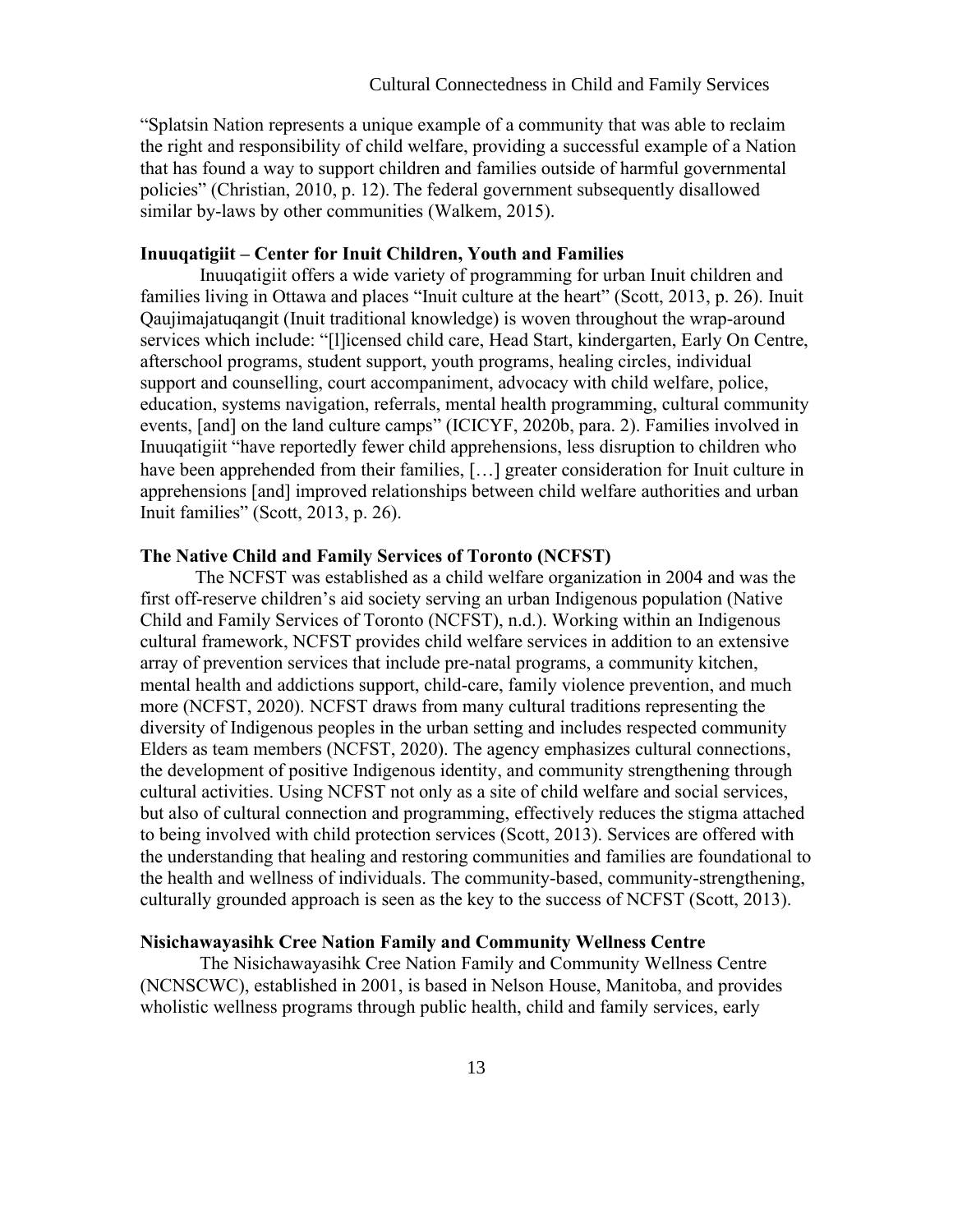childhood education, mental health supports and other community programming (NCNSCWC, n.d.a). Innovative programming aims to reduce high numbers of children being taken into care. For example, the Intervention and Removal of Parent program aims to reduce trauma typically experienced by children during apprehensions (NCNSCWC, n.d.c). When a child is considered at risk, the parents, instead of the children, are removed from the home. The child(ren) remain in the home, with extended family members or practitioners employed by the wellness center moving in to care for them (NCNSCWC, n.d.c). Parents receive numerous practical and social supports, including counselling and programs to connect to Indigenous traditions and culture. The land-based Rediscovery of Families Program supports parents and children to build on their own strengths and work towards reunification (NCNSCWC, n.d.c). Through the program, "[t]he family is introduced to traditional practices and living on the land while being supported by counsellors and guidance of [their] Ketiyatisak [old people in the community]" (NCNSCWC, n.d.c, p. 14). Through these Indigenous-led child and family services, the NCNSCWC has significantly reduced the number of children in care (NCNSCWC, n.d.b). In 2016, the program received national media attention for being atrisk of losing funding due to having an insufficient number of children in care (Kavanaugh, 2016).

### **Legislated and Draft Child and Family Services Laws**

Several Indigenous communities have drafted legislation regarding child and family services. All available examples prioritize connections to community and culture for Indigenous children and families. For example, Cowessess First Nation signed the first agreement with the government of Canada under the *Act* (S.C. 2019, c. 24), in July 2021. The Cowessess Miyo Pimatisowin Act states that: "[...] cultural continuity is essential to the well-being of a child, a family and the Cowessess First Nation" (Cowessess First Nation, 2021, p. 16). In another example, the Anishinaabek Nation (2019) Draft Child Well-being law similarly states, "Where there is a reference in this Law to the best interests of a child/youth, all relevant factors must be taken into consideration in determining the best interests of a child/youth… with a recognition that traditions, culture, values and language must be respected in making that determination" (p. 8). Similarly, the Assembly of Manitoba Chiefs (2018) has produced a draft Bringing our Children Home Act that states: "We are reclaiming our collective sovereignty and jurisdiction for the care and protection of our children in every way in order to ensure we safeguard their well-being, provide them with a cultural shield according to our respective Anishinaabeg, Anishinininwak, Dakota Oyate, Denesuline, and Nehethowuk/Inninwak identity, culture, traditions, values, customs and languages" (p. 3).

Other First Nations are holding community gatherings to discuss how best to advance self-determined child and family service policies and practices in their community and in accordance with cultural values. For example, the Huu-ay-aht First Nation *Bringing our Children Home Report* is built around a primary goal in the community's strategic plan: "to keep children safe, healthy, and connected to Huu-ay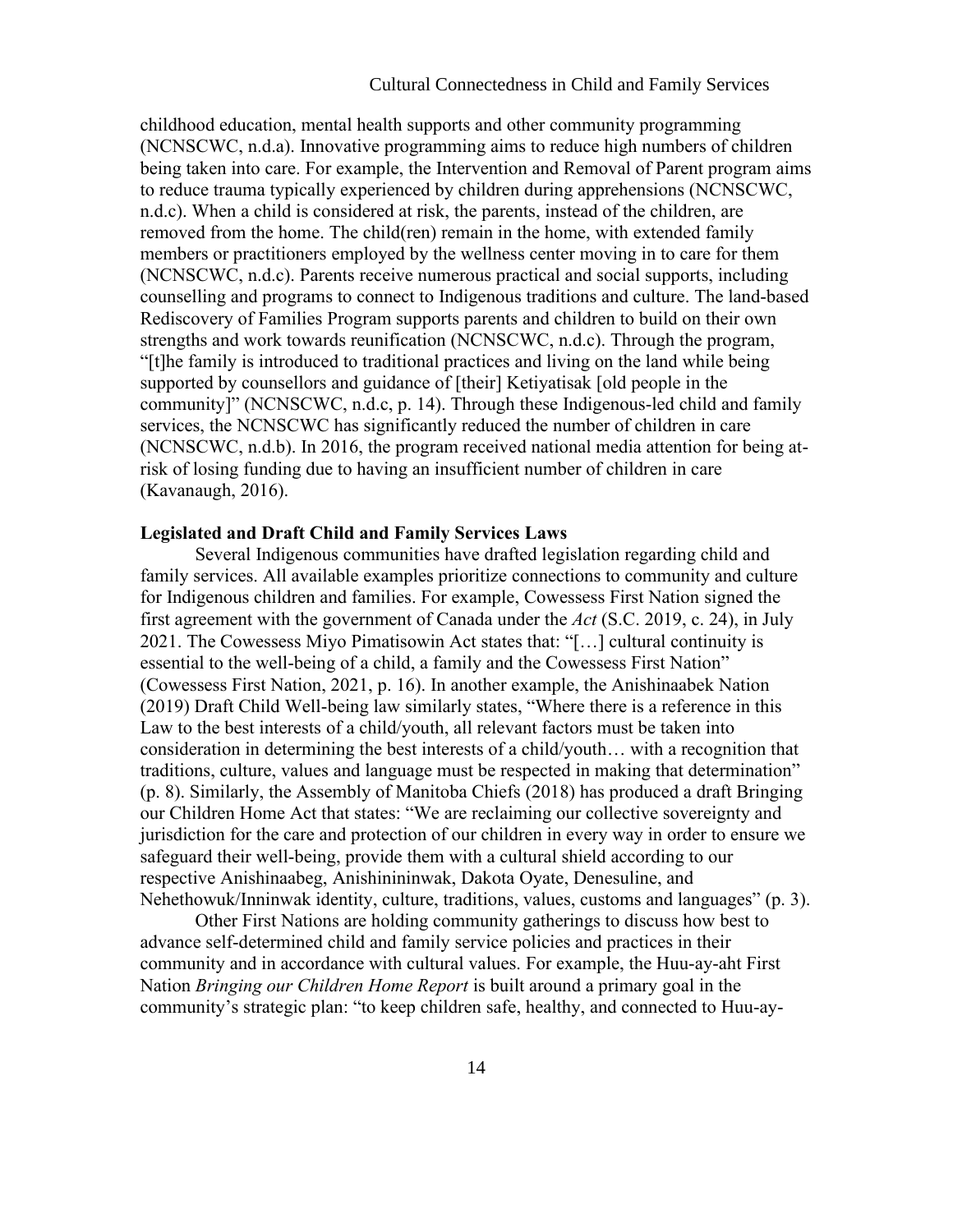aht's home, culture and values" (Hwitsum et al., 2017). Huu-ay-aht children and youth living both on and off reserve, many of whom have previous experience with child welfare, expressed their "deep and strong desire to maintain connections with their families and the Huu-ay-aht community and culture" (Hwitsum et al., 2017).

# **Discussion**

Despite inadequate government funding and persistent structural inequities, the foregoing examples of Indigenous child and family service organizations have successfully delivered quality services for Indigenous children and families. As one part of a necessarily multi-faceted solution to the overrepresentation of Indigenous children in care, providing child and family services within each community's self-defined cultural framework can promote Indigenous children and families' cultural connectedness, positive cultural identity, and capacity to contribute to the resurgence of Indigenous communities in Canada. To succeed, Indigenous communities must have authority over child and family services to ensure that these are culturally safe, relevant to their particular cultures, circumstances and histories, and prioritize keeping children within circles of care in their own community (Metallic, 2018). Indigenous leaders, scholars, and organizations call for child and family services that are: (a) designed and delivered within an Indigenous cultural frame; (b) promote cultural connection and Indigenous identity; (c) act preventively by strengthening community capacity; and (d) grant Indigenous Peoples authority to manage their own child and family welfare programs (Kavanagh, 2019). These aspirations are illustrated by the foregoing examples of Indigenous child and family service organizations. As Ullrich's (2019) framework suggests, maintaining cultural connectedness goes far beyond a simple checkbox of cultural activities. The examples demonstrate the multiple, on-going relational ways that communities and organizations are keeping children and families culturally connected while also providing practical supports to address issues due to socio-economic conditions and intergenerational trauma.

The *Act respecting First Nations, Inuit and Métis children, youth and families* (S.C. 2019, c. 24) will provide important legislation to empower more Indigenous communities to take ownership of services for their own children and families, with one goal being a reduction in the current over-representation of Indigenous children in care (Turpel-Lafond, 2020). The *Act* provides a legal framework making cultural continuity and community connection a primary consideration in assessing what is in the best interest of an Indigenous child. In principle, this provides impetus for courts to no longer view "culture [a]s a secondary consideration that may be defeated by a more paramount principle" (Matarieh, 2020, p. 29). Yet, it remains to be seen how the courts will interpret this legislation and ideas about "best interest" (Forester, 2020). Further, as Indigenous scholars and child rights activists emphasize, legislation alone will not solve the problems inherent in current Indigenous child protection systems (Dawdall, 2020). While funding is mentioned in the *Act*, there are no concrete promises (Dangerfield, 2021). Blackstock (2021) explains that "the key is whether or not the funding is going to be there to make sure the key drivers of over-representation, the poverty, the mental health and addictions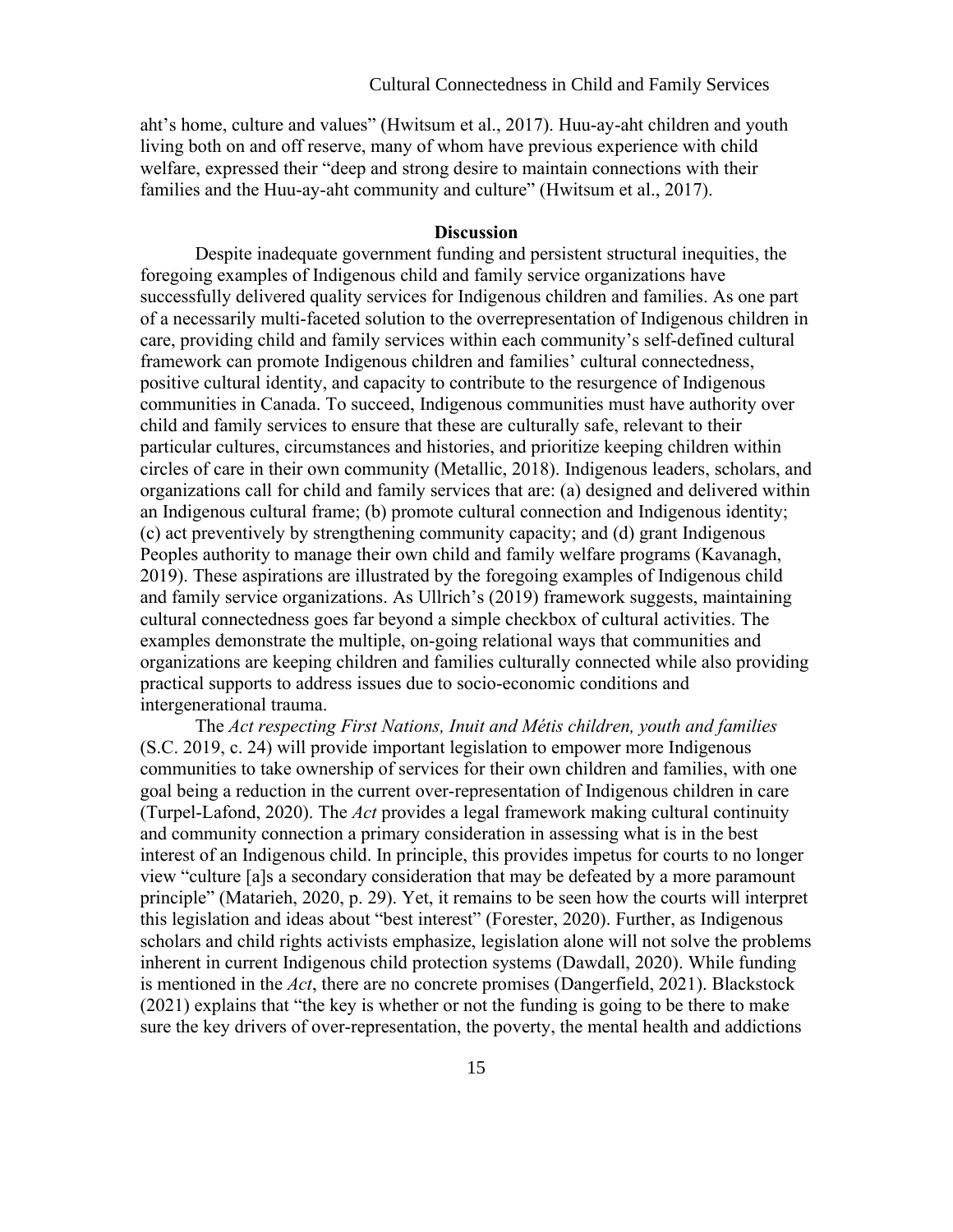## Cultural Connectedness in Child and Family Services

flowing from residential schools… [that these] supports are going to be adequately funded" (as cited in Dangerfield, 2021, shortcoming of the bill section). Communities need adequate, stable funding and technical supports at all stages of implementing the *Act*, through community consultations, writing their own laws, cultural planning and programming, delivering quality services and evaluations. Doubts about funding are wellfounded in light of a Canadian Human Rights Tribunal's (CHRT) 2016 ruling against the Canadian federal government, for chronic and systematic underfunding of services for First Nations children (FNCFCS, 2021). The CHRT has since had to issue 19 additional orders due to the federal government's non-compliance in addressing the problem and compensating children and families (Olijnyk, 2021).

Research over two decades has investigated the overrepresentation of Indigenous children in care (e.g., Blackstock et al., 2004; Sinha et al., 2011; Trocmé et al., 2003; TRC, 2015a). Yet, we found few studies documenting the process and outcomes of Indigenous-led, culturally-based solutions. While non-formal reports indicate that Indigenous organizations are trying to conduct their own evaluations, a funding stream for evaluation of Indigenous child and family services is needed. In their review of Indigenous child protection literature over 25 years, Sinha et al. (2021) emphasize the importance of not only more research, but also "[t]he investment of sustained public resources in Canada to synthesize, summarize, and publicly disseminate findings from existing research related to Indigenous child welfare involvement" in a centralized, Indigenous-led process that brings together both the non-formal and published, peerreviewed literature, in a cohesive, accessible (e.g. no paywall) forum.

Given the abundant evidence of the ongoing failure of non-Indigenous child and family services to reduce the numbers of Indigenous children in government care, the lack of rigorous evaluations of Indigenous-led child and family services should not be a barrier to shifting authority and funding to those Indigenous communities that have the political will and community capacity to lead their own services. As the foregoing discussion highlights, there are many First Nations, Métis and Inuit organizations across Canada that have the political will and community capacity to turn child welfare practice on its head, to go from extracting children from communities to reinforcing circles of care for children within their own communities, in order to preserve and enhance their positive Indigenous identity and sense of belonging, which is critical for Indigenous children, families and communities to survive and thrive.

#### **References**

Anderson, K., & Ball, J. (2020). Foundations: First Nations and Metis Families. In G. Starblanket & D. Long (Eds.), *Visions of the heart: Issues involving Indigenous Peoples in Canada* (5th ed.) (pp. 142-164). Oxford University Press. Anishinabek Nation. (2019). *Anishinabek Nation Draft Child Well-being Law.* [http://www.anishinabek.ca/wp-content/uploads/2019/01/Anishinabek-Nation-](http://www.anishinabek.ca/wp-content/uploads/2019/01/Anishinabek-Nation-Child-Wellbeing-Law-revised-January-2019.pdf)[Child-Wellbeing-Law-revised-January-2019.pdf](http://www.anishinabek.ca/wp-content/uploads/2019/01/Anishinabek-Nation-Child-Wellbeing-Law-revised-January-2019.pdf)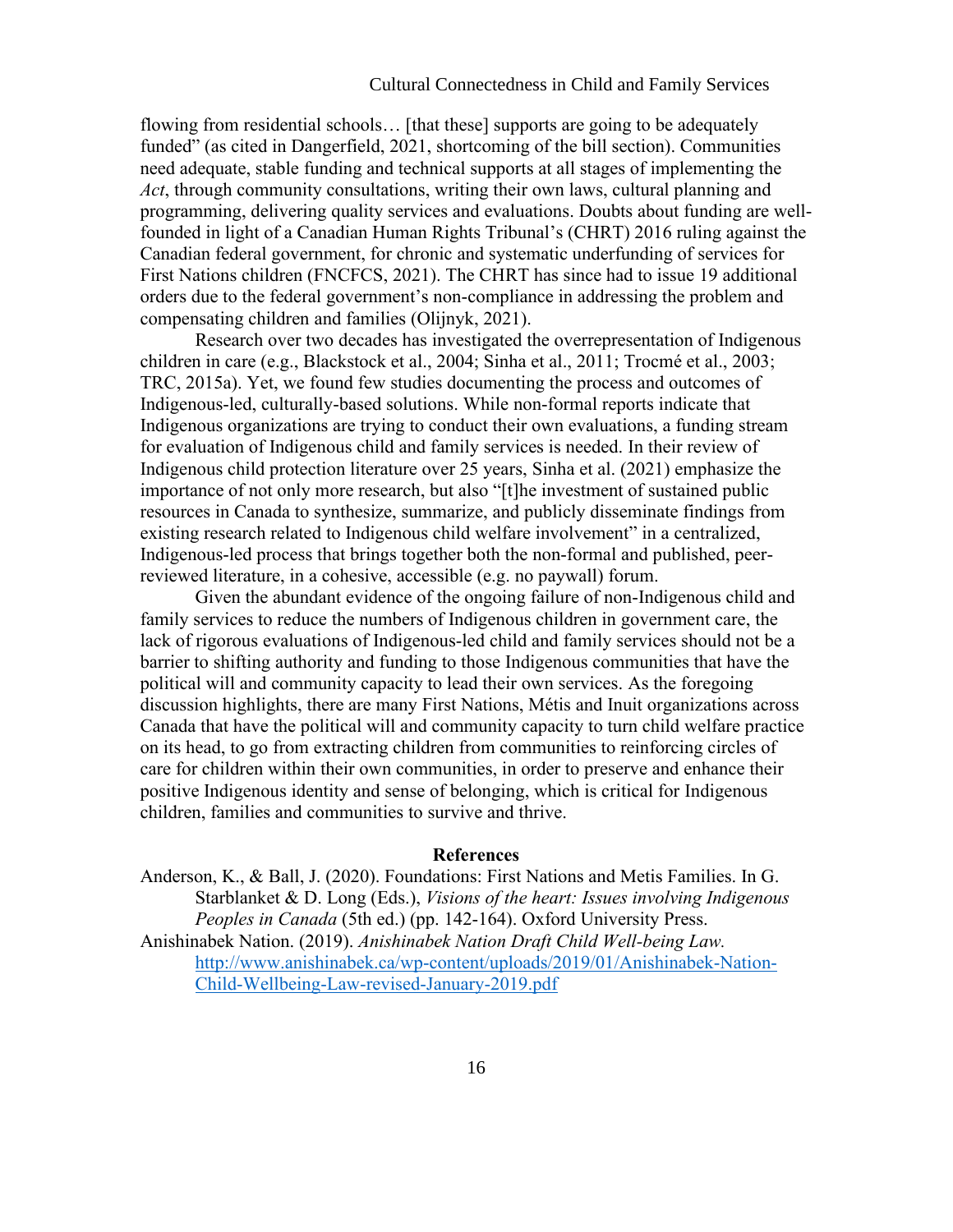- Assembly of Manitoba Chiefs. (2018). *Bringing our children home act* [draft]. [https://manitobachiefs.com/wp-content/uploads/Bringing-Our-Children-Home-](https://manitobachiefs.com/wp-content/uploads/Bringing-Our-Children-Home-Act-First-Nation-Family-Law-Draft-6-Oct-18-2018-Clean-Copy-2.pdf)[Act-First-Nation-Family-Law-Draft-6-Oct-18-2018-Clean-Copy-2.pdf](https://manitobachiefs.com/wp-content/uploads/Bringing-Our-Children-Home-Act-First-Nation-Family-Law-Draft-6-Oct-18-2018-Clean-Copy-2.pdf)
- Auger, M. D. (2016). Cultural continuity as a determinant of Indigenous Peoples' health: A metasynthesis of qualitative research in Canada and the United States. *The International Indigenous Policy Journal, 7*(4), article 3. <https://ir.lib.uwo.ca/iipj/vol7/iss4/3>
- Ball, J. (2008). Promoting equity and dignity for Aboriginal children in Canada. *IRPP Choices, 14* (7), 1-34.
- Ball, J. (2012). Identity and knowledge in Indigenous young children's experiences in Canada. *Childhood Education, 88*(5), 286-291.
- Ball, J., & Pence, A. (2006). *Supporting Indigenous children's development*. UBC Press.
- Ball, J. & Simpkins, M. (2004). The community within the child: Integration of Indigenous knowledge into First Nations child-care process and practice. *American Indian Quarterly, 28*(3/4), 480-498.
- Baldassi, C. L. (2006). The legal status of Aboriginal customary adoption across Canada: Comparisons, contrasts and convergences. *UBC Law Review, 39*(1), 63–100.
- Battiste M., & Youngblood Henderson, J.S. (2000). *Protecting Indigenous knowledge and heritage: A global challenge.* Purich Publishing.
- BC Aboriginal Child Care Society, & Assembly of First Nations. (2005). *Elements of quality child care from the perspectives of Aboriginal Peoples in British Columbia.* https://www.acc-society.bc.ca/wpcontent/uploads/2018/06/QualityStatement-short-final.pdf
- Bennett, K. V. (2015). Cultural permanence for Indigenous children and youth: Reflections from a delegated Aboriginal agency in British Columbia. *First Peoples Child & Family Review, 10*(1), 99-115. [https://fpcfr.com/index.php/FPCFR/article/view/243.](https://fpcfr.com/index.php/FPCFR/article/view/243)
- Blackstock, C., Trocmé, N., & Bennett, M. (2004). Child maltreatment investigations among Aboriginal and non-Aboriginal families in Canada. *Violence Against Women, 10*(8), 901-916.<https://doi.org/10.1177/1077801204266312>
- Boulet, V., & Badets, N. (2017). *Early motherhood among off-reserve First Nations, Métis and Inuit women.* Statistics Canada. <https://www150.statcan.gc.ca/n1/pub/75-006-x/2017001/article/54877-eng.htm>
- Carrière, J. (2005). Connectedness and health for First Nation adoptees. *Paediatrics & Child Health, 10*(9), 545–548.
- Carrière, J. (2008). Maintaining identities: The soul work of adoption and Aboriginal children. *Pimatisiwin: A Journal of Aboriginal and Indigenous Community Health, 6*(1), 61–80.
- Carrière, J., & Richardson, C. (2009). From longing to belonging: Attachment theory, connectedness, and Indigenous children in Canada. In S. McKay, D. Fuchs, & I. Brown (Eds.), *Passion for action in child and family services: Voices from the prairies* (pp. 49-67). Canadian Plains Research Center.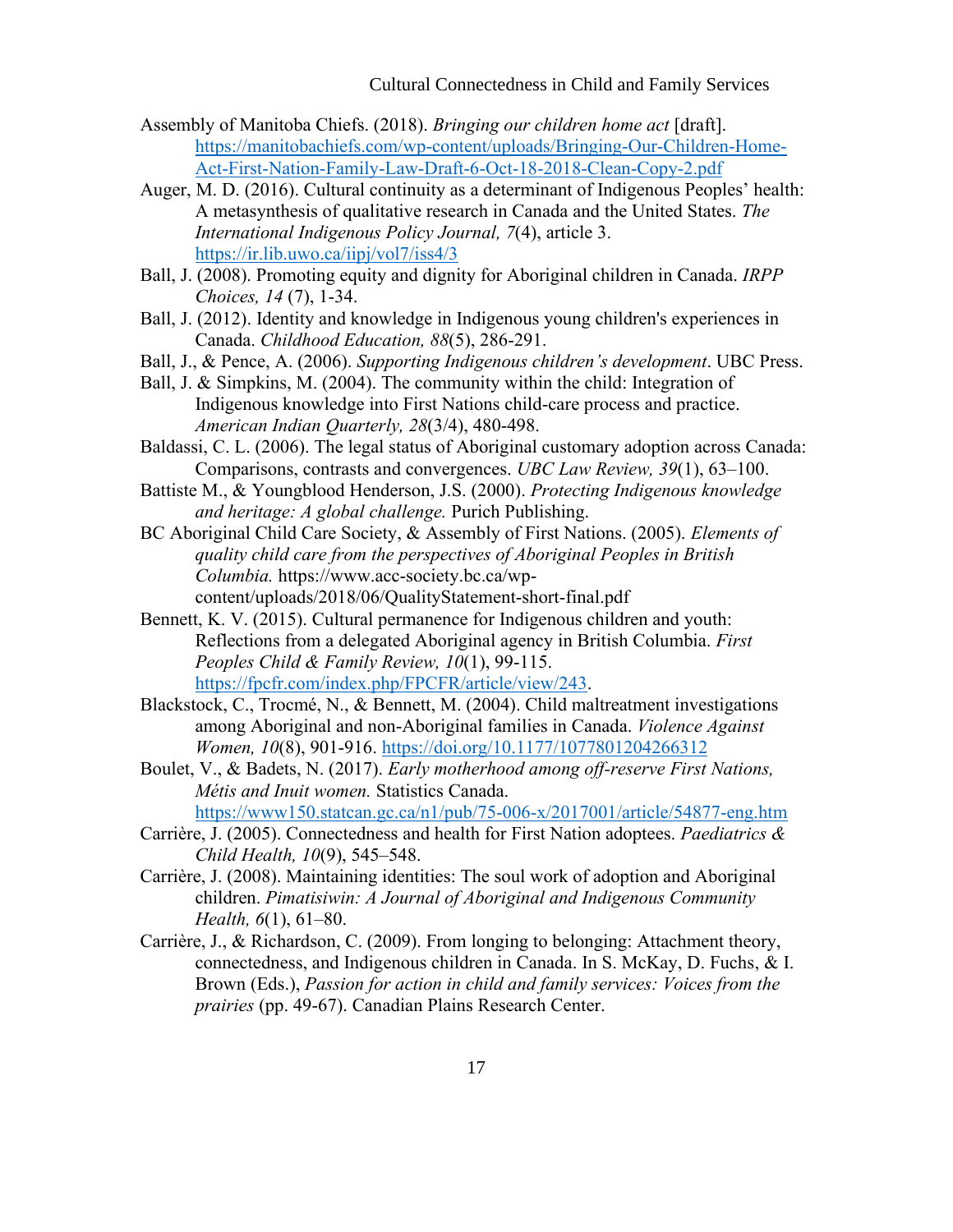- Chandler, M.J., & Lalonde, C.E. (2008). Cultural continuity as a moderator of suicide risk among Canada's First Nations. In L. Kirmayer, & G. Valaskakis, (Eds.), *Healing traditions: the mental health of Aboriginal peoples in Canada (pp. 221-*248). University of British Columbia Press.
- Charlesworth, J. (2021). *Skye's legacy: A focus on belonging*. BC Representative for Children and Youth. [https://rcybc.ca/wp-content/uploads/2021/06/RCY\\_Skyes-](https://rcybc.ca/wp-content/uploads/2021/06/RCY_Skyes-Legacy_REVISED-FINAL_21-June-2021.pdf)Legacy REVISED-FINAL 21-June-2021.pdf
- Christian, W. (2010). Voice of a leader: If you truly believe children are our future the future is now! *First People's Child and Family Review, 5*(1), 10-14.
- Couture, J. (2011). The role of Native Elders: Emergent issues. In R. Couture & V. McGowan (Eds.), *Visions of the heart: Canadian Aboriginal issues* (pp. 77–96). Oxford University Press Canada.
- Cowessess First Nation. (2021). *Cowessess First Nation Miyo Pimatisowin Act.* https://www.cowessessfn.com/wp-content/uploads/2021/01/Cowessess-First-Nation-Miyo-Pimatisowin-Act.pdf
- Dangerfield, K. (2021, July 6). Cowessess First Nation becomes 1st to control its child welfare system. Here's how it works. *Global News.*  <https://globalnews.ca/news/8005532/cowessess-first-nation-child-welfare-law/>
- de Finney, S., & di Tomasso, L. (2015). Creating places of belonging: Expanding notions of permanency with Indigenous youth in care. *First Peoples Child & Family Review*, *10*(1), 63-85.<https://fpcfr.com/index.php/FPCFR/article/view/246>
- de Leeuw, S., & Greenwood, M. (2017). Turning a new page: Cultural safety, critical creative literary interventions, truth and reconciliation, and the crisis of child welfare. *AlterNative: An International Journal of Indigenous Peoples, 13*(3), 142- 151. 10.1177/1177180117714155
- Dei, G. (2000). Rethinking the role of Indigenous knowledges in the academy. *International Journal of Inclusive Education, 4*(2), 111-132. <https://doi.org/10.1080/136031100284849>
- Dowdall, B. (2020, July 9). Protecting the best interests of Indigenous children. *National Magazine*. [https://www.nationalmagazine.ca/en-ca/articles/law/in](https://www.nationalmagazine.ca/en-ca/articles/law/in-depth/2020/protecting-the-best-interests-of-indigenous-childr)[depth/2020/protecting-the-best-interests-of-indigenous-childr](https://www.nationalmagazine.ca/en-ca/articles/law/in-depth/2020/protecting-the-best-interests-of-indigenous-childr)
- Eni, R. (2009). Health disparities in Canada: A focus on First Nations children. In, *Canadian supplement to the state of the world's children 2009: Aboriginal children's health: Leaving no child behind* (pp. 10-20). Canadian UNICEF Committee.

[https://www.unicef.ca/sites/default/files/imce\\_uploads/DISCOVER/OUR%20WO](https://www.unicef.ca/sites/default/files/imce_uploads/DISCOVER/OUR%20WORK/ADVOCACY/DOMESTIC/POLICY%20ADVOCACY/DOCS/Leaving%20no%20child%20behind%2009.pdf) [RK/ADVOCACY/DOMESTIC/POLICY%20ADVOCACY/DOCS/Leaving%20n](https://www.unicef.ca/sites/default/files/imce_uploads/DISCOVER/OUR%20WORK/ADVOCACY/DOMESTIC/POLICY%20ADVOCACY/DOCS/Leaving%20no%20child%20behind%2009.pdf) [o%20child%20behind%2009.pdf](https://www.unicef.ca/sites/default/files/imce_uploads/DISCOVER/OUR%20WORK/ADVOCACY/DOMESTIC/POLICY%20ADVOCACY/DOCS/Leaving%20no%20child%20behind%2009.pdf)

Emery, A. (2000). *Guidelines: Integrating Indigenous knowledge in project planning and implementation.* The International Labour Organization, The World Bank, The Canadian International Development Agency, & KIVU Nature Inc. <http://www.kivu.com/wp-content/uploads/2012/01/Partnership-Guidelines.pdf>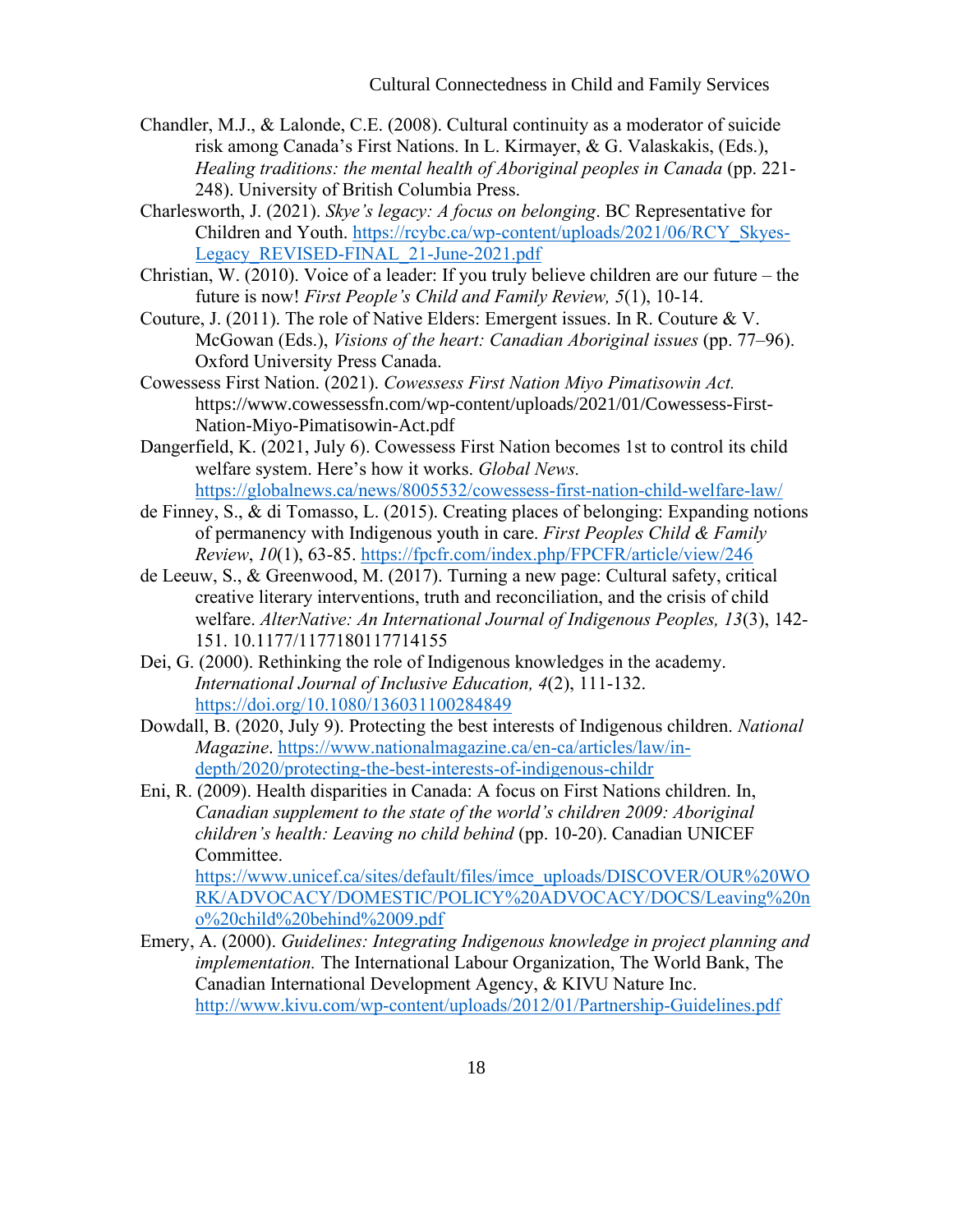Cultural Connectedness in Child and Family Services

- First Nations Child & Family Caring Society (FNCFCS). (2019). *Touchstones of hope for Indigenous children, youth and families: Reconciliation in child welfare: A howto Guide.* [https://fncaringsociety.com/sites/default/files/how-to\\_guide\\_](https://fncaringsociety.com/sites/default/files/how-to_guide_-_reconciliation_in_child_welfare_2019.pdf) reconciliation in child welfare 2019.pdf
- First Nations Child & Family Caring Society (FNCFCS). (2021). *CHRT orders*. <https://fncaringsociety.com/chrt-orders>
- Fleming, J., & Ledogar, R.J. (2008). Resilience and indigenous spirituality: A literature review. *Pimatisiwin, 6*(2), 47– 64.
- Forester, B. (2020, January 1). Federal Indigenous child welfare Bill C-92 kicks in now what? *APTN National News.* [https://www.aptnnews.ca/national-news/federal](https://www.aptnnews.ca/national-news/federal-indigenous-child-welfare-bill-c-92-kicks-in/)[indigenous-child-welfare-bill-c-92-kicks-in/](https://www.aptnnews.ca/national-news/federal-indigenous-child-welfare-bill-c-92-kicks-in/)
- Gerlach, A. J. (2012). A critical reflection on the concept of cultural safety. *Canadian Journal of Occupational Therapy, 79*(3), 151-158. 10.2182/cjot.2012.79.3.4
- Government of Canada. (2019)*. Inequalities in infant mortality in Canada*. [https://www.canada.ca/en/public-health/services/publications/science-research](https://www.canada.ca/en/public-health/services/publications/science-research-data/inequalities-infant-mortality-infographic.html)[data/inequalities-infant-mortality-infographic.html](https://www.canada.ca/en/public-health/services/publications/science-research-data/inequalities-infant-mortality-infographic.html)
- Government of Canada. (2021a). *About the legislation.*  <https://www.justice.gc.ca/eng/declaration/about-apropos.html>
- Government of Canada. (2021b). *Reducing the number of Indigenous children in care.* <https://www.sac-isc.gc.ca/eng/1541187352297/1541187392851?wbdisable=true>
- Graham, K. A., & Peters, E. (2002). *Aboriginal communities and urban sustainability: Discussion paper F-27.* Canadian Policy Research Network. <http://www.urbancenter.utoronto.ca/pdfs/elibrary/CPRNUrban.pdf>
- Greenwood, M., de Leeuw, S., & Fraser, T. (2007). Aboriginal children and early childhood development and education in Canada. *Canadian Journal of Native Education, 30*(1), 5–18.
- Greenwood, M., de Leeuw, S., & Lindsay, N. (2018). Challenges in health equity for Indigenous peoples in Canada. *The Lancet, 391*(10131), 1645-1648. [https://doi.org/10.1016/S0140-6736\(18\)30177-6](https://doi.org/10.1016/S0140-6736(18)30177-6)
- Greenwood, M., & Shawana, P. (2003). Whispered gently through time: First Nations quality child care*. Native Social Work Journal, 4*(1), 51–83.
- Hallett, D., Chandler, M. J., & Lalonde, C. E. (2007). Aboriginal language knowledge and youth suicide. *Cognitive Development, 22*(3), 392–399. <https://doi.org/10.1016/j.cogdev.2007.02.001>
- Hatala, A. R., Morton, D., Njeze, C., Bird-Naytowhow, K., Pearl, T. (2019). Reimagining miyo-wicehtowin: Human-nature relations, land-making, and wellness among indigenous youth in a Canadian urban context. *Social Science & Medicine, 230*, 122–130.
- Healey, G., Noah, J., & Mearns, C. (2016). The eight ujarait (rocks) model: Supporting Inuit adolescent mental health with an intervention model based on Inuit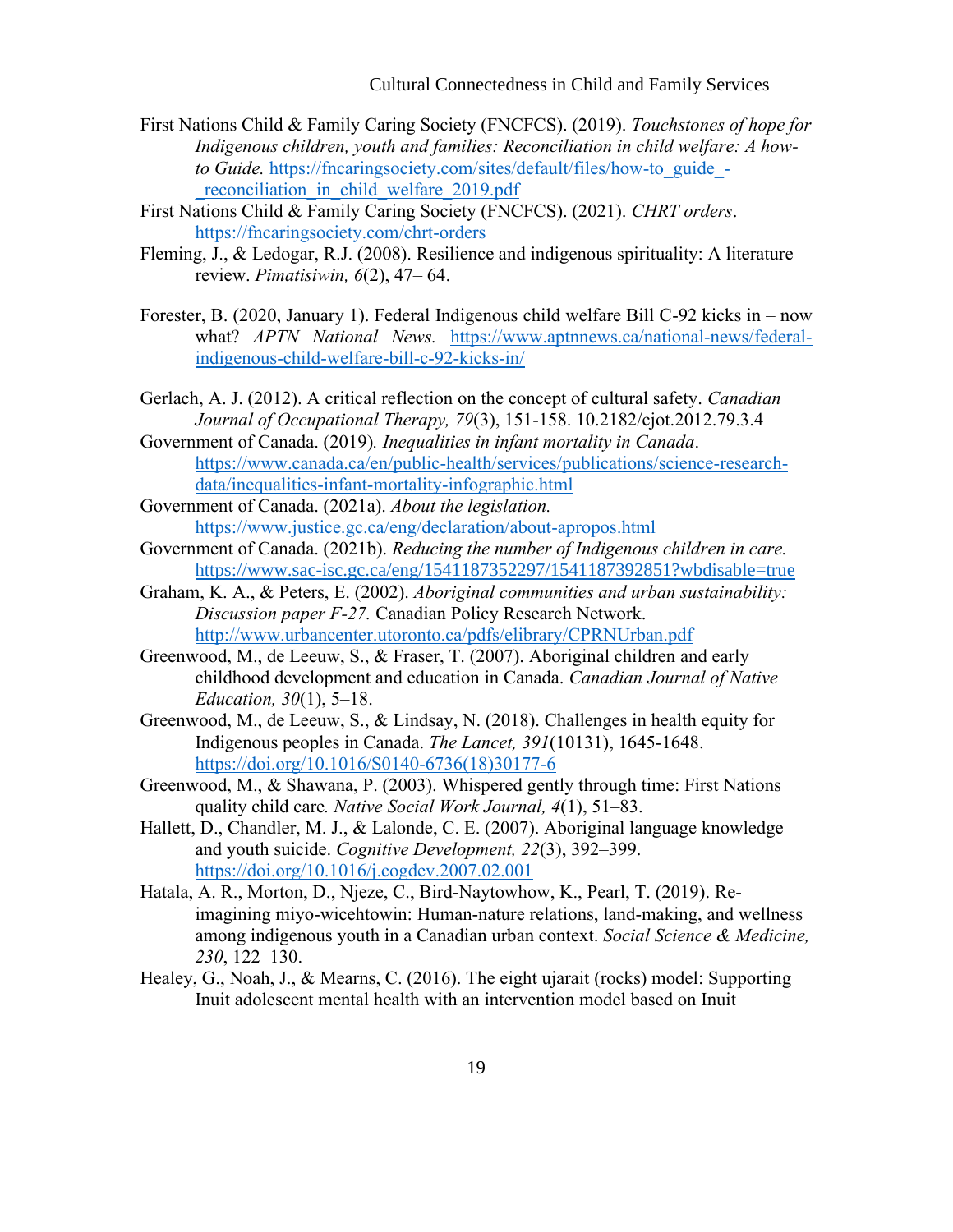knowledge and ways of knowing. *International Journal of Indigenous Health, 11*(1), 92-110.

- Hwitsum, L., Baird, K., Blank, M., & Giltrow, M. (2017). *Huu-ay-aht First Nations social services project: Safe, healthy and connected, bringing Huu-ay-aht children home*. Huu-ay-aht First Nation. [https://huuayaht.org/wp](https://huuayaht.org/wp-content/uploads/2017/08/hfn-social-services-panel-recommendations_final.pdf)[content/uploads/2017/08/hfn-social-services-panel-recommendations\\_final.pdf](https://huuayaht.org/wp-content/uploads/2017/08/hfn-social-services-panel-recommendations_final.pdf)
- Inuit Tapiriit Kanatami (ITK). (2014). *Social determinants of Inuit health in Canada*. [https://www.itk.ca/wp](https://www.itk.ca/wp-content/uploads/2016/07/ITK_Social_Determinants_Report.pdf)[content/uploads/2016/07/ITK\\_Social\\_Determinants\\_Report.pdf](https://www.itk.ca/wp-content/uploads/2016/07/ITK_Social_Determinants_Report.pdf)
- Inuit Tapiriit Kanatami (ITK). (2016). *National Inuit suicide prevention strategy*. <https://www.itk.ca/national-inuit-suicide-prevention-strategy/>
- Inuit Tapiriit Kanatami (ITK). (2018). *Inuit statistical profile 2018*. <https://www.itk.ca/2018-inuit-statistical-profile-3/>
- Inuuqatigiit Centre of Inuit Children, Youth and Families (ICICYF). (2020a). *Home.* <http://inuuqatigiit.ca/>
- Inuuqatigiit Centre for Inuit Children, Youth and Families (ICICYF). (2020b). *Inuit Well-Being: GBV Project*.<http://inuuqatigiit.ca/status-of-women/project-3/>
- John, E. (2016). *Indigenous resilience, connectedness and re-unification – from root causes to root solutions: Final Report.* BC Ministry of Children and Family Development. [http://fns.bc.ca/wp-content/uploads/2017/01/Final-Report-of-](http://fns.bc.ca/wp-content/uploads/2017/01/Final-Report-of-Grand-Chief-Ed-John-re-Indig-Child-Welfare-in-BC-November-2016.pdf)[Grand-Chief-Ed-John-re-Indig-Child-Welfare-in-BC-November-2016.pdf](http://fns.bc.ca/wp-content/uploads/2017/01/Final-Report-of-Grand-Chief-Ed-John-re-Indig-Child-Welfare-in-BC-November-2016.pdf)
- Johnson, H., Russell, G., Dennis, D., Musgrave, M., Wells, F., Russell Sr., H., Haldane, S., Reece, V., Sampson, W., Tait, G., Wells Sr., G., Stewart, B., Dudoward, S., Henry, B., Hayward, R., Ryan, M., de Finney, S., & Bennett, K. V. (2015). Na Gan Ts'i'stk Grandmothers' Group of Lax kw'alaams. *First Peoples Child & Family Review, 10*(1), 116-123.

<https://fpcfr.com/index.php/FPCFR/article/view/258>

- Kavanagh, J. L. (2019). *A long wait for change: Independent review of child protection services to Inuit children in Newfoundland and Labrador.* Office of the Child and Youth Advocate: Newfoundland and Labrador.
- Kavanaugh, S. (2016, Oct. 25). 'Victim of its own success': Program that reduces kids in CFS care faces cuts. *CBC News*. [https://www.cbc.ca/news/canada/manitoba/nelson-house-program-kids-cfs-care](https://www.cbc.ca/news/canada/manitoba/nelson-house-program-kids-cfs-care-cuts-1.3821199)[cuts-1.3821199](https://www.cbc.ca/news/canada/manitoba/nelson-house-program-kids-cfs-care-cuts-1.3821199)
- Kina Gbezhgomi. (2019). *Kina Gbezhgomi Child and Family Services 28th AGM Report.* [https://www.kgcfs.org/wp-content/uploads/2019/09/28-AGM-RPT\\_Final-](https://www.kgcfs.org/wp-content/uploads/2019/09/28-AGM-RPT_Final-Version.pdf)[Version.pdf](https://www.kgcfs.org/wp-content/uploads/2019/09/28-AGM-RPT_Final-Version.pdf)

Kina Gbezhgomi. (2021). *About KGCFS*.<https://www.kgcfs.org/about-kgfs/>

Liebenberg, L., Ikeda, J., & Wood, M. (2015). "It's just part of my culture": Understanding language and land in the resilience processes of Aboriginal youth*.* In L. C. Theron, L. Liebenberg, & M. Ungar (Eds.), *Cross-cultural advancements in positive psychology: Vol. 11. Youth resilience and culture:*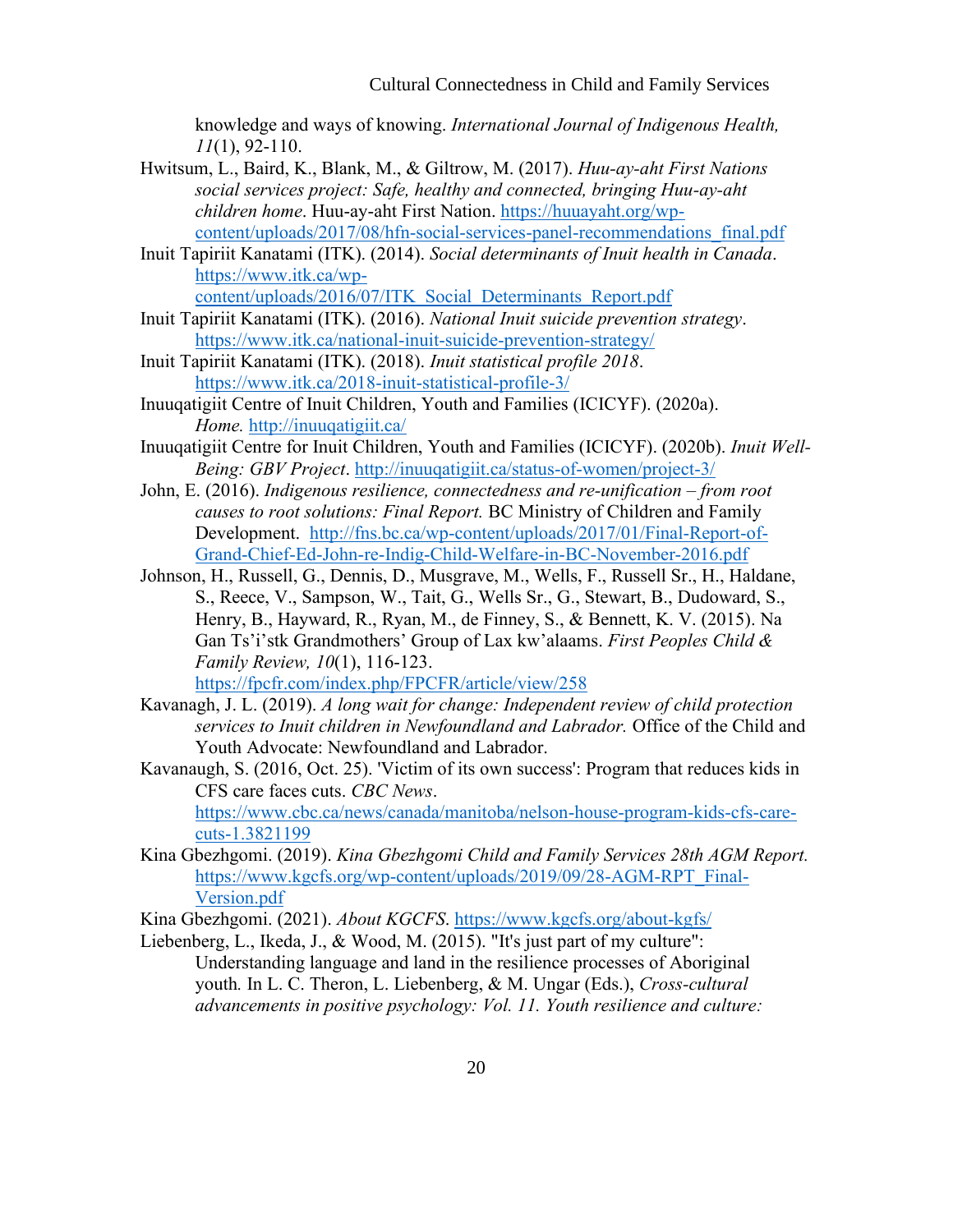*Commonalities and complexities* (pp. 105–116). Springer Science + Business Media. [https://doi.org/10.1007/978-94-017-9415-2\\_8](https://psycnet.apa.org/doi/10.1007/978-94-017-9415-2_8)

- Lines, L., & Jardine, C. G. (2019). Connection to the land as a youth-identified social determinant of Indigenous Peoples' health*. BMC Public Health, 19(*176), 1-13. <https://doi.org/10.1186/s12889-018-6383-8>
- Little Bear, L. (2000). Jagged worldviews colliding. In M. Battiste (Ed.), *Reclaiming Indigenous voice and vision (*pp. 77-85). UBC Press.
- Little Bear, L., (2009). *Naturalizing Indigenous knowledge: Synthesis paper*. University of Saskatchewan, Aboriginal Education Research Centre & First Nations and Adult Higher Education Consortium. https://www.afn.ca/uploads/files/education/21. 2009 july cclalkc leroy littlebear naturalizing indigenous knowledge-report.pdf
- Makokis, L., Shirt, M., Chisan, S., Mageau, A., & Steinhauer, D. (2010). *mâmawinehiyaw iyinikahiwewin.* Blue Quills First Nations College. [http://www.bluequills.ca/wp](http://www.bluequills.ca/wp-content/uploads/2017/03/BQ_SSHRC_2010_final_report.pdf)[content/uploads/2017/03/BQ\\_SSHRC\\_2010\\_final\\_report.pdf](http://www.bluequills.ca/wp-content/uploads/2017/03/BQ_SSHRC_2010_final_report.pdf)
- Maracle, S., Smolewski, M., Hayward, C., Kretschmer, L., Anderson, K., & Matta, C. (2014). *Akwe:go wholistic longitudinal study (AWLS): Phase I baseline report.* Ontario Federation of Indigenous Friendship Centres. [https://4aplj539nvh042etqt14p3kr-wpengine.netdna-ssl.com/wp](https://4aplj539nvh042etqt14p3kr-wpengine.netdna-ssl.com/wp-content/uploads/2020/03/AkweGo-Wholistic-Longitudinal-Study-Phase-1-2014.pdf)[content/uploads/2020/03/AkweGo-Wholistic-Longitudinal-Study-Phase-1-](https://4aplj539nvh042etqt14p3kr-wpengine.netdna-ssl.com/wp-content/uploads/2020/03/AkweGo-Wholistic-Longitudinal-Study-Phase-1-2014.pdf) [2014.pdf](https://4aplj539nvh042etqt14p3kr-wpengine.netdna-ssl.com/wp-content/uploads/2020/03/AkweGo-Wholistic-Longitudinal-Study-Phase-1-2014.pdf)
- Mashford-Pringle, A. (2012). Early learning for Aboriginal children: Past, present and future and an exploration of the Aboriginal Head Start Urban and Northern Communities Program in Ontario. *First Peoples Child & Family Review, 7*(1), 127–140. https://fpcfr.com/index.php/FPCFR/article/view/123
- Matarieh, Y. (2020). *Weighing Indigeneity: Culture and the Indigenous child's best interests under bill C-92*.

[https://papers.ssrn.com/sol3/papers.cfm?abstract\\_id=3768775&download=yes](https://papers.ssrn.com/sol3/papers.cfm?abstract_id=3768775&download=yes)

- McCormick, R. (2009). Aboriginal approaches to counseling. In L. J. Kirmayer & G. G. Valaskakis (Eds.), *Healing traditions: The mental health of Aboriginal peoples in Canada* (pp. 337–354). UBC press.
- McIvor, O., Napoleon, A., & Dickie, K. (2009). Language and culture as protective factors for at-risk communities. *Journal of Aboriginal Health, 5*(1), 6-25. [http://www.ecdip.org/docs/pdf/McIvor\\_Napoleon%202009.pdf](http://www.ecdip.org/docs/pdf/McIvor_Napoleon%202009.pdf)
- Mearns, C., & Healey, G. (2015). *Makimautiksat Youth Camp: Program Evaluation 2010-2015. Qaujigairtiit Health Research Centre*. https://www.qhrc.ca/wpcontent/uploads/2019/09/makimautiksat\_evaluation\_2010-2015\_-\_feb\_2015.pdf
- Metallic, N.W. (2018). A human right to self-government over First Nations child and family services and beyond: Implications of the Caring Society case. *Journal of Law and Social Policy, 28*, 4-41.
- Michell, H., Vizina, Y., Augustus, C., & Sawyer, J. (2008). *Learning Indigenous science from place: Research study examining Indigenous-based science perspectives in*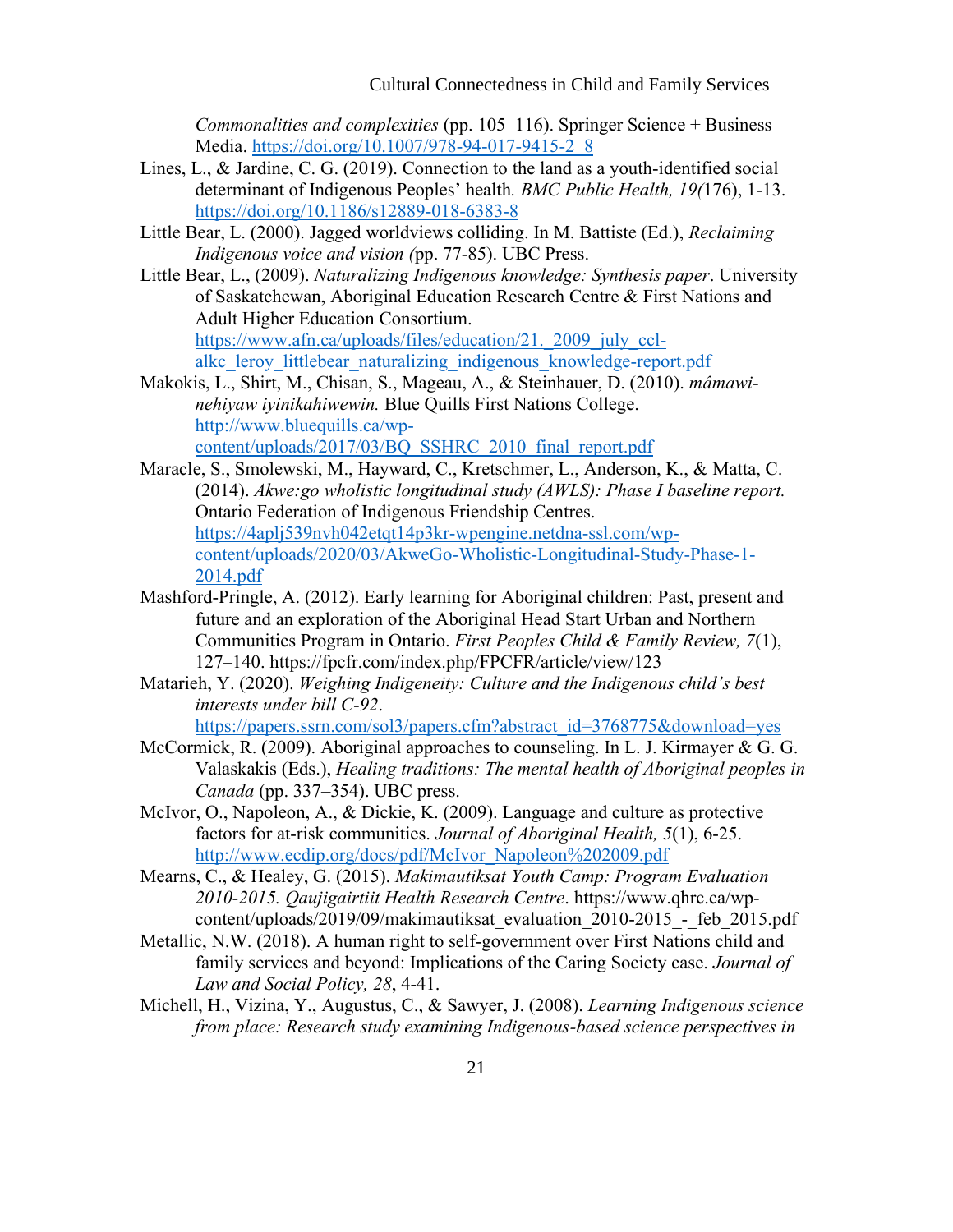*Saskatchewan First nations and Métis community contexts.* Aboriginal Education Research Centre. [https://aerc.usask.ca/downloads/Learning-Indigenous-Science-](https://aerc.usask.ca/downloads/Learning-Indigenous-Science-From-Place.pdf)[From-Place.pdf](https://aerc.usask.ca/downloads/Learning-Indigenous-Science-From-Place.pdf)

- Native Child and Family Services of Toronto (NCFST). (2020). *Annual report 2019- 2020.* <https://nativechild.org/2019-2020-annual-report/>
- Native Child and Family Services of Toronto (NCFST). (n.d.) *About us.*  <https://nativechild.org/about-us/>
- Navia, D., Henderson, R.I., & Charger, L.F. (2018). Uncovering colonial legacies: Voices of Indigenous youth on child welfare (dis)placements. *Anthropology and Education Quarterly, 49*(2), 146-164. 10.1111/aeq.12245
- Neale, K. (2016). *"It's something that runs through your blood": urban indigenous identity-making and the Victoria Native Friendship Centre* [master's thesis, University of Victoria]. https://dspace.library.uvic.ca/handle/1828/7499
- Nisichawayasihk Cree Nation Family and Community Wellness Centre (NCNFCWC). (n.d.a). *A holistic approach to community wellness.* [https://www.ncnwellness.ca](https://www.ncnwellness.ca/)
- Nisichawayasihk Cree Nation Family and Community Wellness Centre (NCNFCWC). (n.d.b). *Child and family services*. [https://www.ncnwellness.ca/programs](https://www.ncnwellness.ca/programs-services/child-and-family-services/)[services/child-and-family-services/](https://www.ncnwellness.ca/programs-services/child-and-family-services/)
- Nisichawayasihk Cree Nation Family and Community Wellness Centre (NCNFCWC). (n.d.c). *Intervention and removal of parent program: A community approach to reducing the trauma of child apprehension.* [https://www.ncnwellness.ca/wp](https://www.ncnwellness.ca/wp-content/uploads/Removalofparent_brochure.pdf)[content/uploads/Removalofparent\\_brochure.pdf](https://www.ncnwellness.ca/wp-content/uploads/Removalofparent_brochure.pdf)
- Njeze, C., Bird-Naytowhow, K., Pearl, T., & Hatala, A. R. (2020). Intersectionality of resilience: A strengths-based case study approach with Indigenous youth in an urban Canadian context. *Qualitative Health Research, 0*(00), 1-18. 10.1177/1049732320940702
- Olijnyk, Z. (2021, July 29). Reality of residential schools was always there for us to see: Cindy Blackstock. *Canadian Lawyer*. [https://www.canadianlawyermag.com/practice-areas/indigenous/reality-of](https://www.canadianlawyermag.com/practice-areas/indigenous/reality-of-residential-schools-was-always-there-for-us-to-see-cindy-blackstock/358528)[residential-schools-was-always-there-for-us-to-see-cindy-blackstock/358528](https://www.canadianlawyermag.com/practice-areas/indigenous/reality-of-residential-schools-was-always-there-for-us-to-see-cindy-blackstock/358528)
- Ontario Federation of Indigenous Friendship. (n.d.). *Akwe:go*. <https://ofifc.org/program/akwego/>
- Ontario Federation of Indigenous Friendship. (2020). *Akwe:go wholistic longitudinal study (AWLS): Phase II.* Ontario Federation of Indigenous Friendship Centres. [https://4aplj539nvh042etqt14p3kr-wpengine.netdna-ssl.com/wp](https://4aplj539nvh042etqt14p3kr-wpengine.netdna-ssl.com/wp-content/uploads/2020/03/AkweGo-Wholistic-Longitudinal-Study-Phase-II-2018.pdf)[content/uploads/2020/03/AkweGo-Wholistic-Longitudinal-Study-Phase-II-](https://4aplj539nvh042etqt14p3kr-wpengine.netdna-ssl.com/wp-content/uploads/2020/03/AkweGo-Wholistic-Longitudinal-Study-Phase-II-2018.pdf)[2018.pdf](https://4aplj539nvh042etqt14p3kr-wpengine.netdna-ssl.com/wp-content/uploads/2020/03/AkweGo-Wholistic-Longitudinal-Study-Phase-II-2018.pdf)
- Pearce, M. E., Jongbloed, K. A., Richardson, C. G., Henderson, E. W., Pooyak, S. D., Oviedo-Joekes, E., Christian, W. M., Schechter, M. T., & Spittal, P. M. (2015). The Cedar Project: Resilience in the face of HIV vulnerability within a cohort study involving young Indigenous people who use drugs in three Canadian cities. *BMC Public Health, 15*(1), 1095. 10.1186/s12889-015-2417-7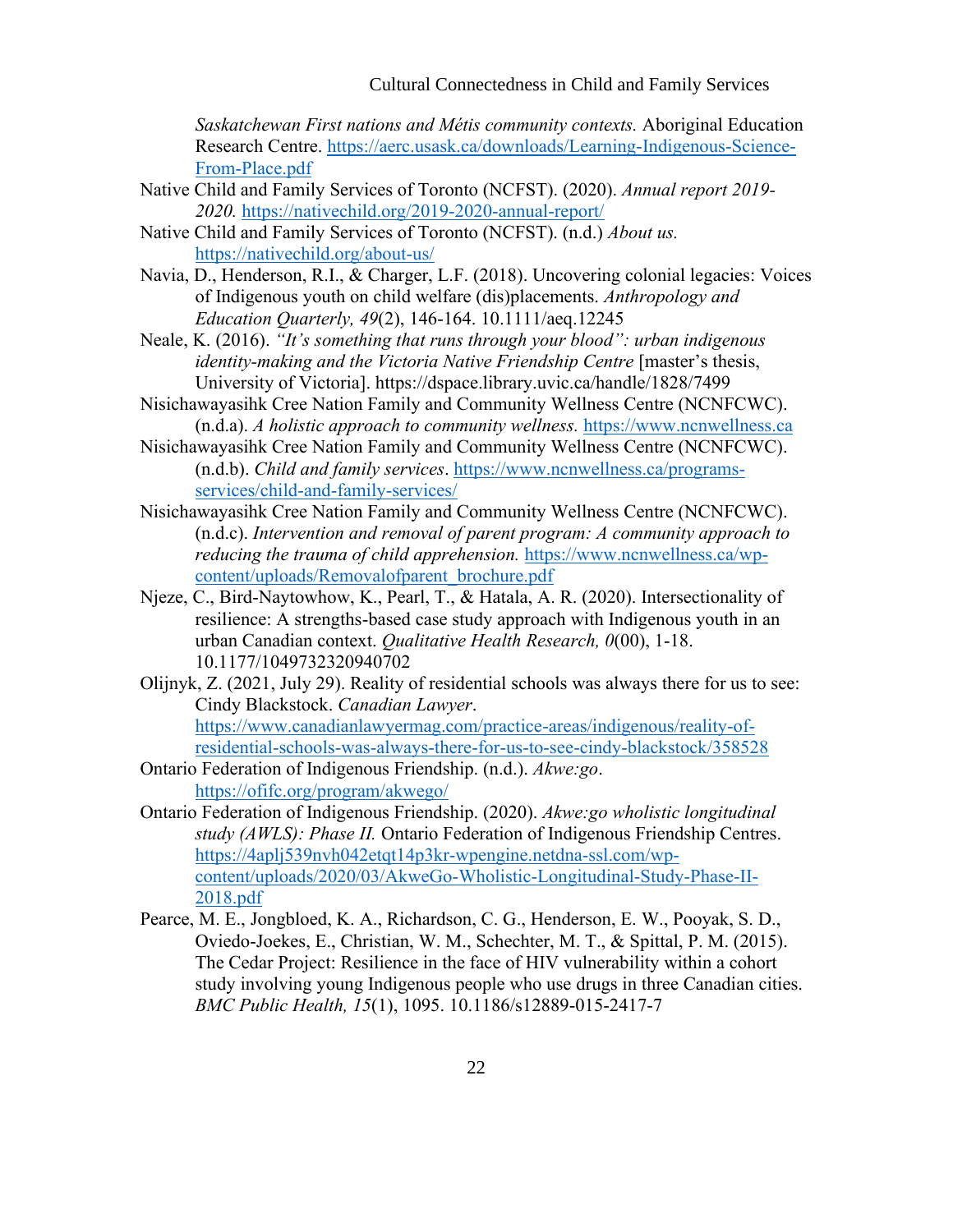Peltier, S. (2009). *First Nations English dialects in young children: Assessment issues and supportive interventions.* Canadian Language and Literacy Research Network.

[http://citeseerx.ist.psu.edu/viewdoc/download;jsessionid=FE7E87F2973EF826E3](http://citeseerx.ist.psu.edu/viewdoc/download;jsessionid=FE7E87F2973EF826E367061435A1EECB?doi=10.1.1.625.7946&rep=rep1&type=pdf) [67061435A1EECB?doi=10.1.1.625.7946&rep=rep1&type=pdf](http://citeseerx.ist.psu.edu/viewdoc/download;jsessionid=FE7E87F2973EF826E367061435A1EECB?doi=10.1.1.625.7946&rep=rep1&type=pdf)

- Preston, J. P., Cottrell, M., Pelletier, T. R., & Pearce, J. V. (2012). Aboriginal early childhood in Canada: Issues of context. *Journal of Early Childhood Research, 10*(1), 3–18.
- Public Health Agency of Canada. (2017). *Evaluation of the Aboriginal Head Start in Urban and Northern Communities program: 2011–2012 to 2015–2016*. Office of Audit and Evaluation, Health Canada, & Public Health Agency of Canada. [https://www.canada.ca/en/public-health/corporate/transparency/corporate](https://www.canada.ca/en/public-health/corporate/transparency/corporate-management-reporting/evaluation/2011-2012-2015-2016-aboriginal-head-start-urban-and-northern-communities-program.html)[management-reporting/evaluation/2011-2012-2015-2016-aboriginal-head-start](https://www.canada.ca/en/public-health/corporate/transparency/corporate-management-reporting/evaluation/2011-2012-2015-2016-aboriginal-head-start-urban-and-northern-communities-program.html)[urban-and-northern-communities-program.html](https://www.canada.ca/en/public-health/corporate/transparency/corporate-management-reporting/evaluation/2011-2012-2015-2016-aboriginal-head-start-urban-and-northern-communities-program.html)
- Quinn, A. (2020). Nurturing identity among Indigenous youth in care. *Child & Youth Services, 41*(1), 83-104. <https://doi.org/10.1080/0145935X.2019.1656063>
- Reading, C., & Wien, F. (2009). *Health inequalities and social determinants of Aboriginal People's health.* National Collaborating Centre for Aboriginal Health. [https://www.nccih.ca/docs/determinants/RPT-HealthInequalities-Reading-Wien-](https://www.nccih.ca/docs/determinants/RPT-HealthInequalities-Reading-Wien-EN.pdf)[EN.pdf](https://www.nccih.ca/docs/determinants/RPT-HealthInequalities-Reading-Wien-EN.pdf)
- Richardson, C. (2012). Witnessing life transitions with ritual and ceremony in family therapy: Three examples from a Métis therapist. *Journal of Systemic Therapies, 31*(3), 68–78.
- Richmond, C., Ross, N., & Bernier, J. (2007). Exploring Indigenous concepts of health: The dimensions of Métis and Inuit Health. *Aboriginal Policy Research Consortium International, 4,* 3-16. <https://ir.lib.uwo.ca/cgi/viewcontent.cgi?article=1329&context=aprci>
- Rinehart, N. M. (2000). Native American perspectives: Connected to one another and to the greater universe. In L. Diaz Soto (Ed.), *The politics of early childhood education* (pp. 135-142). Peter Lang.
- Ritchie, S. D., Wabano, M. J., Corbiere, R. G., Restoule, B. M., Russell, K. C., & Young, N. L. (2015). Connecting to the good life through outdoor adventure leadership experiences designed for indigenous youth. *Journal of Adventure Education and Outdoor Learning, 15*(4), 350–370.
- Rogoff, B. (2003). *The cultural nature of human developmen*t. Oxford University Press.
- Royal Commission on Aboriginal Peoples. (1996a). *Highlights from the report of the Royal Commission on Aboriginal Peoples.* Government of Canada. <https://www.rcaanc-cirnac.gc.ca/eng/1100100014597/1572547985018>
- Royal Commission on Aboriginal Peoples. (1996b). *Volume 3: Gathering strength*. Government of Canada.<http://data2.archives.ca/e/e448/e011188230-03.pdf>
- Royal Commission on Aboriginal Peoples (1996c). *Volume 4: Perspectives and realities.* Government of Canada. [https://www.bac-lac.gc.ca/eng/discover/aboriginal](https://www.bac-lac.gc.ca/eng/discover/aboriginal-heritage/royal-commission-aboriginal-peoples/Pages/final-report.aspx)[heritage/royal-commission-aboriginal-peoples/Pages/final-report.aspx](https://www.bac-lac.gc.ca/eng/discover/aboriginal-heritage/royal-commission-aboriginal-peoples/Pages/final-report.aspx)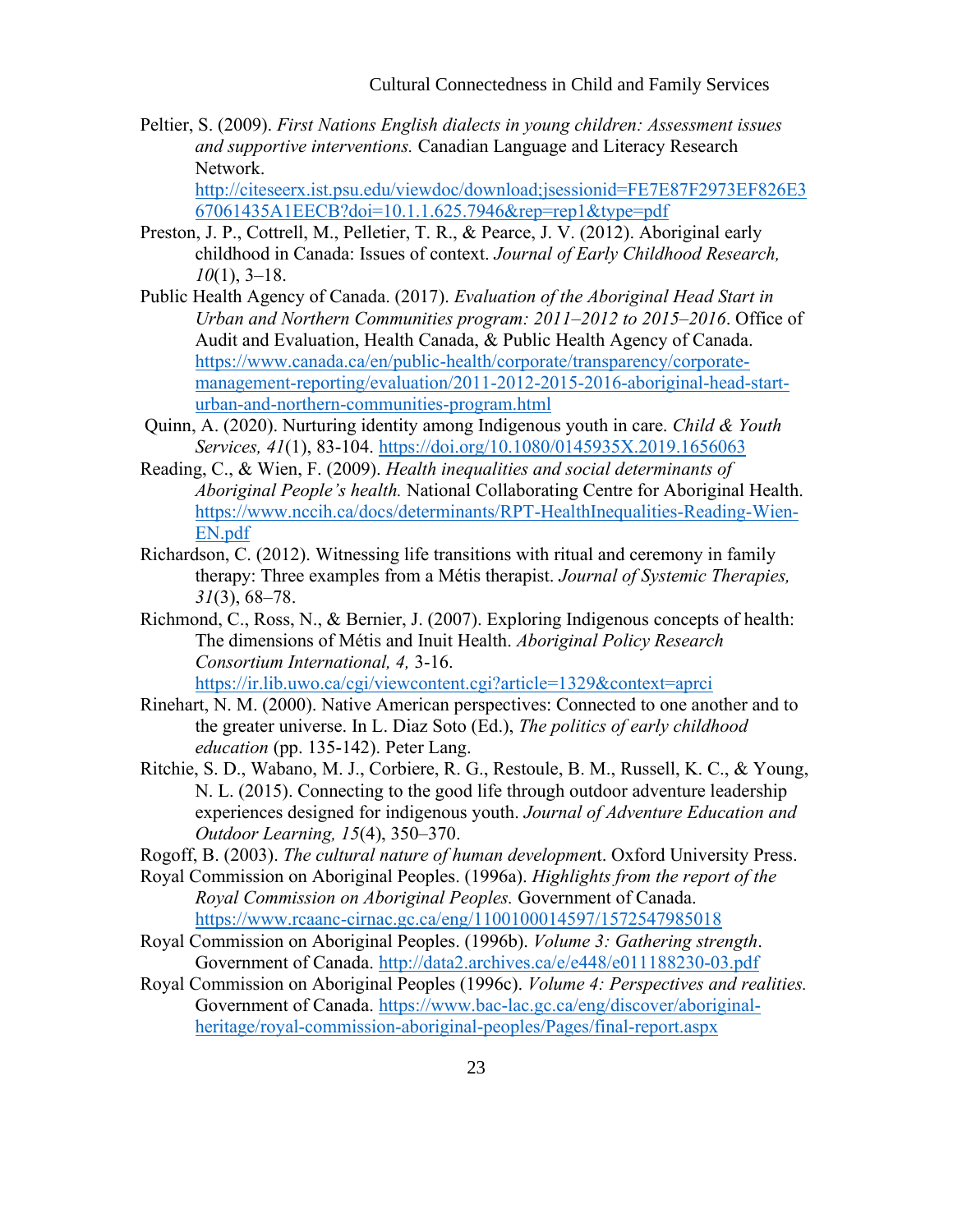- Sable, S., Francis, B., & Lewis, R. (2012). *The language of this land, Mi'kma'ki*. Cape Breton University Press.
- Scott, K. (2013). *Strengthening urban Aboriginal families: Exploring promising practices.* National Collaborating Centre for Aboriginal Health. https://www.nccih.ca/495/Strengthening Urban Aboriginal Families Exploring promising practices.nccah?id=87
- Shingler, B., & Deer, K. (2019). Quebec wants out of new federal Indigenous child welfare law, citing threat to provincial jurisdiction. *CBC News.*  [https://www.cbc.ca/news/canada/montreal/quebec-bill-c92-indigenous-child](https://www.cbc.ca/news/canada/montreal/quebec-bill-c92-indigenous-child-welfare-1.5402968)[welfare-1.5402968](https://www.cbc.ca/news/canada/montreal/quebec-bill-c92-indigenous-child-welfare-1.5402968)
- Simpson, L. B. (2008). Our elder brothers: The lifeblood of resurgence. In L. B. Simpson (Ed.), *Lighting the eighth fire: The liberation, resurgence, and protection of Indigenous nations* (pp. 73-87). Arbeiter Ring Publishing.
- Simpson, L. B. (2014). Land as pedagogy: Nishnaabeg intelligence and rebellious transformation. *Decolonization: Indigeneity, Education & Society, 3*(3), 1-25.
- Sinha, V., Caldwell, J., Paul, L., & Fumaneri, P.R. (2021). A review of literature on the involvement of children from Indigenous communities in Anglo child welfare systems: 1973-2018. *The International Indigenous Policy Journal, 12*(1), 1-43. <https://www.erudit.org/en/journals/iipj/2021-v12-n1-iipj05870/1076961ar/>
- Sinha, V., Trocmé, N., Fallon, B., MacLaurin, B., Fast, E., Prokop, S. T., & Richard, K. (2011). Kiskisik awasisak: Remember the children. Understanding the overrepresentation of First Nations children in the child welfare system. *Assembly of First Nations.* [https://cwrp.ca/sites/default/files/publications/en/FNCIS-](https://cwrp.ca/sites/default/files/publications/en/FNCIS-2008_March2012_RevisedFinal.pdf)[2008\\_March2012\\_RevisedFinal.pdf](https://cwrp.ca/sites/default/files/publications/en/FNCIS-2008_March2012_RevisedFinal.pdf)
- Sinha, V., Trocmé, N., Fallon, B., & MacLaurin, B. (2013). Understanding the investigation-stage overrepresentation of First Nations children in the child welfare system: An analysis of the First Nations component of the Canadian Incidence Study of Reported Child Abuse and Neglect 2008. *Child Abuse & Neglect, 37*(10), 821-831.<https://doi.org/10.1016/j.chiabu.2012.11.010>
- Splatsin. (2020). *Splatsin Stsmamlt Services.* <https://www.splatsin.ca/departments/splatsin-stsmamlt-services>
- Statistics Canada. (2018). *First Nations people, Métis and Inuit in Canada: Diverse and growing populations.* [https://www150.statcan.gc.ca/n1/pub/89-659-x/89-659](https://www150.statcan.gc.ca/n1/pub/89-659-x/89-659-x2018001-eng.htm) [x2018001-eng.htm](https://www150.statcan.gc.ca/n1/pub/89-659-x/89-659-x2018001-eng.htm)
- Task Force on Aboriginal Languages and Cultures. (2005). *Towards a new beginning: A foundational report for a strategy to revitalize First Nation, Inuit, and Métis languages and cultures.* Department of Canadian Heritage, Aboriginal Affairs Branch.<https://www.afn.ca/uploads/files/education2/towardanewbeginning.pdf>
- Trerise, V. (2011). *Aboriginal children and the dishonour of the Crown: Human rights, "best interests," and customary adoption* [Master's Thesis, University of British Columbia].<https://circle.ubc.ca/handle/2429/36291>